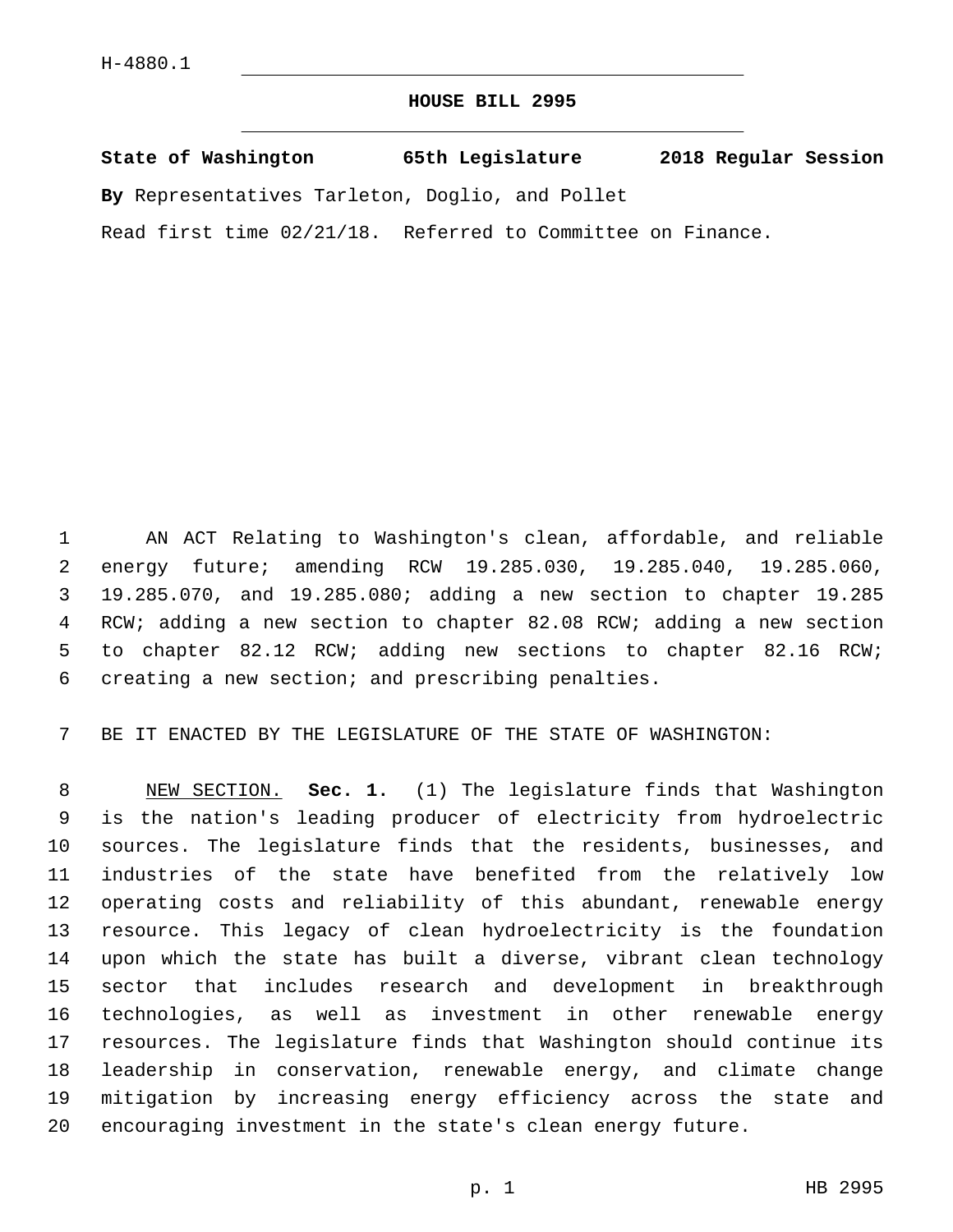(2) By building on the state's foundation of renewable hydroelectric generation with additional conservation and renewable energy resources, the legislature declares that Washington can: Promote energy independence; create high-quality jobs in the clean technology sector; maintain stable and affordable electric rates for all customers; and protect clean air and water in the Pacific 7 Northwest.

 **Sec. 2.** RCW 19.285.030 and 2017 c 315 s 1 are each amended to 9 read as follows:

 The definitions in this section apply throughout this chapter 11 unless the context clearly requires otherwise.

 (1) "Attorney general" means the Washington state office of the 13 attorney general.

 (2) "Auditor" means: (a) The Washington state auditor's office or its designee for qualifying utilities under its jurisdiction that are not investor-owned utilities; or (b) an independent auditor selected by a qualifying utility that is not under the jurisdiction of the state auditor and is not an investor-owned utility.

 (3)(a) "Biomass energy" includes: (i) Organic by-products of 20 pulping and the wood manufacturing process; (ii) animal manure; (iii) solid organic fuels from wood; (iv) forest or field residues; (v) untreated wooden demolition or construction debris; (vi) food waste 23 and food processing residuals; (vii) liquors derived from algae; (viii) dedicated energy crops; and (ix) yard waste.

 (b) "Biomass energy" does not include: (i) Wood pieces that have been treated with chemical preservatives such as creosote, pentachlorophenol, or copper-chrome-arsenic; (ii) wood from old 28 qrowth forests; or (iii) municipal solid waste.

 (4) "Coal transition power" has the same meaning as defined in 30 RCW 80.80.010.

 (5) "Commission" means the Washington state utilities and 32 transportation commission.

 (6) "Conservation" means any reduction in electric power consumption resulting from increases in the efficiency of energy use, 35 production, or distribution.

 (7) "Cost-effective" has the same meaning as defined in RCW 37 80.52.030.

 (8) "Council" means the Washington state apprenticeship and training council within the department of labor and industries.

p. 2 HB 2995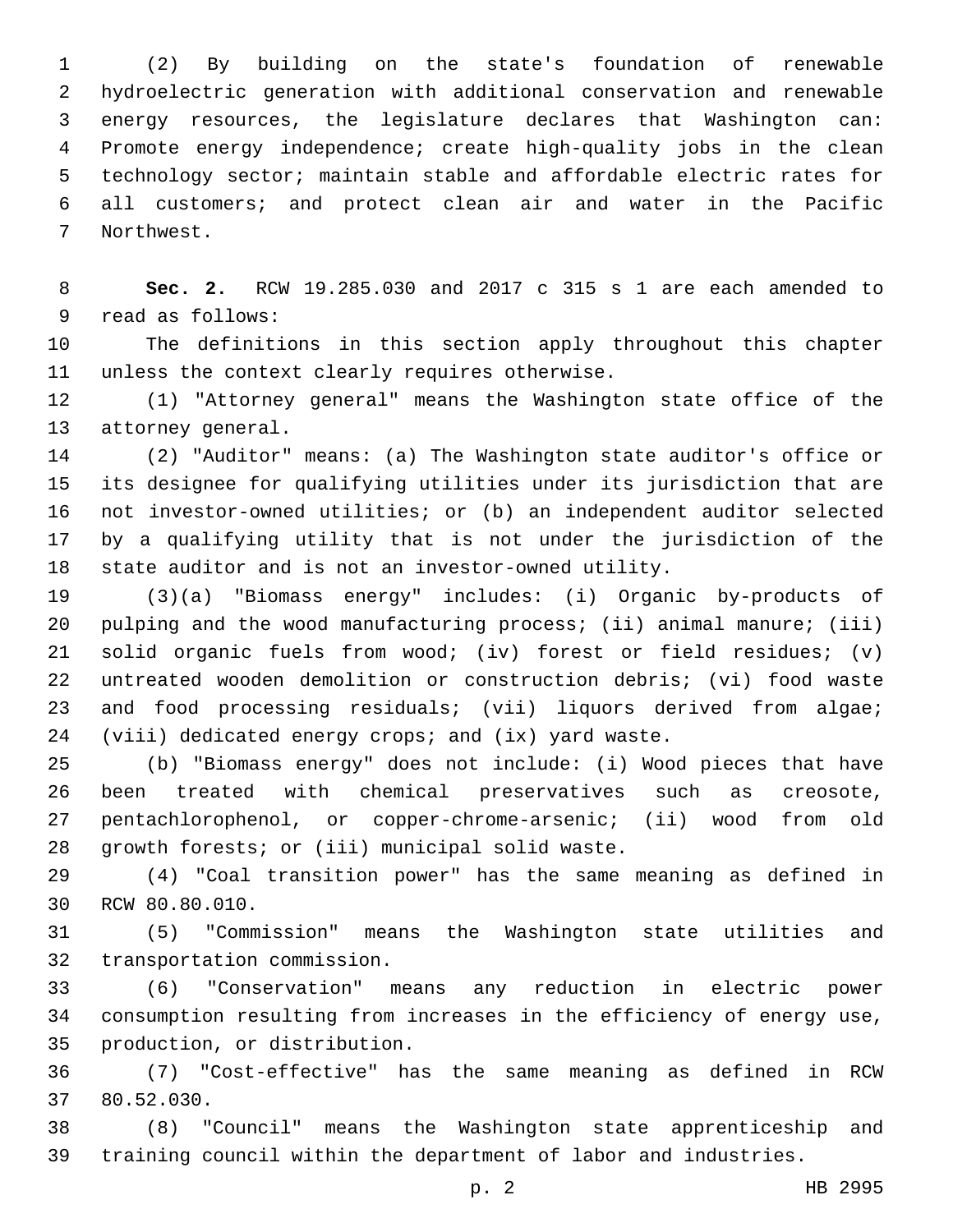(9) "Customer" means a person or entity that purchases electricity for ultimate consumption and not for resale.

 (10) "Department" means the department of commerce or its 4 successor.

 (11) "Distributed generation" means an eligible renewable resource where the generation facility or any integrated cluster of such facilities has a generating capacity of not more than five 8 megawatts.

(12) "Eligible renewable resource" means:9

 (a) Electricity from a generation facility powered by a renewable resource other than freshwater that commences operation after March 31, 1999, where: (i) The facility is located in the Pacific Northwest 13 or anywhere within the region of the western interconnection; or (ii) the electricity from the facility is delivered into Washington state on a real-time basis without shaping, storage, or integration 16 services;

 (b) Incremental electricity produced as a result of efficiency improvements completed after March 31, 1999, to hydroelectric generation projects owned by a qualifying utility and located in the Pacific Northwest where the additional generation does not result in 21 new water diversions or impoundments;

 (c) Hydroelectric generation from a project completed after March 31, 1999, where the generation facility is located in irrigation pipes, irrigation canals, water pipes whose primary purpose is for conveyance of water for municipal use, and wastewater pipes located in Washington where the generation does not result in new water 27 diversions or impoundments;

28 (d) Qualified biomass energy;

 (e) For a qualifying utility that serves customers in other states, electricity from a generation facility powered by a renewable resource other than freshwater that commences operation after March 31, 1999, where: (i) The facility is located within a state in which the qualifying utility serves retail electrical customers; and (ii) the qualifying utility owns the facility in whole or in part or has a long-term contract with the facility of at least twelve months or 36 more;  $((e \cdot \vec{r}))$ 

 (f) Beginning January 1, 2018, the portion of incremental electricity produced as a result of efficiency improvements completed after March 31, 1999, attributable to a qualifying utility's Washington share of electricity output from hydroelectric generation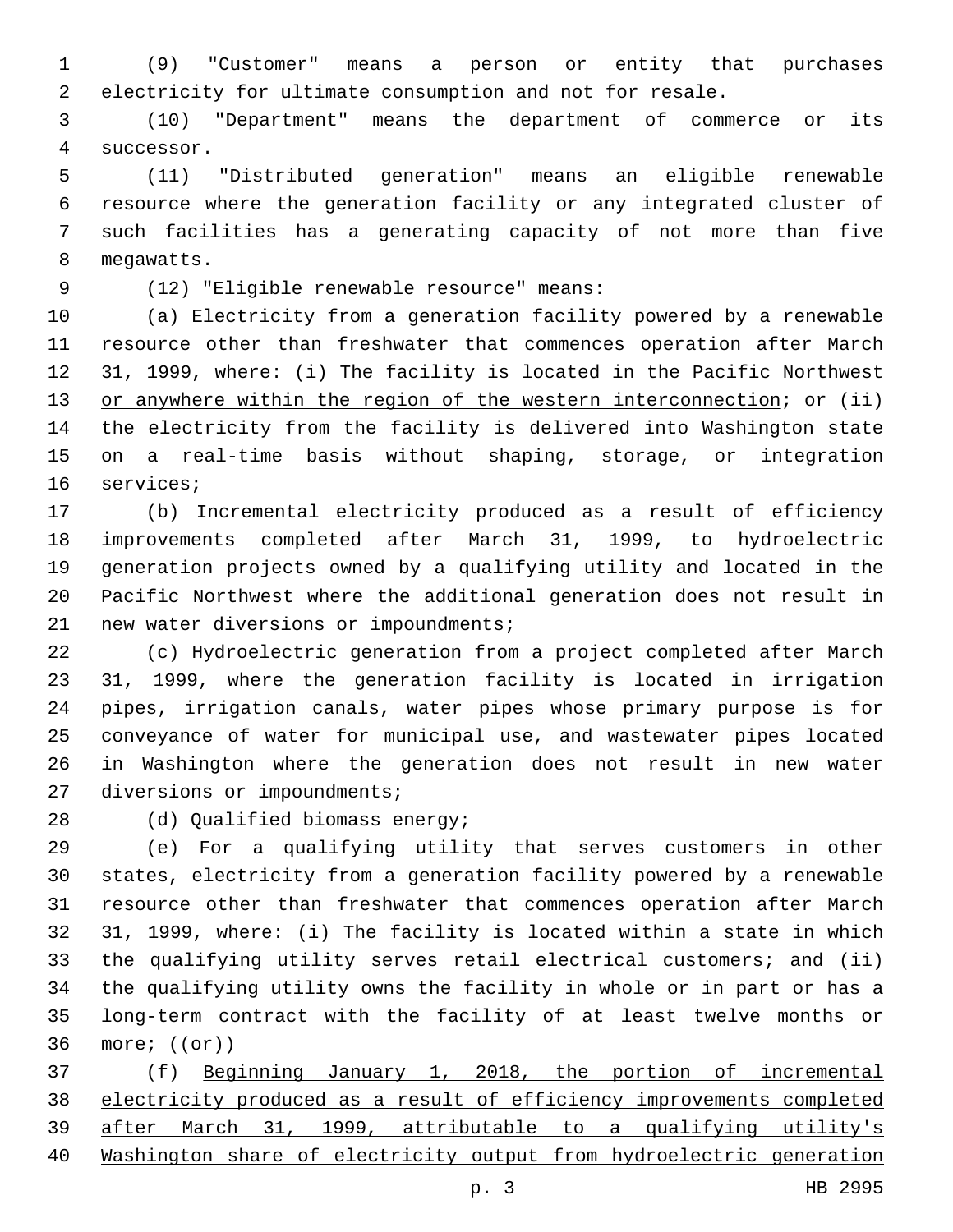projects whose energy output is marketed by the Bonneville power administration, where the additional generation does not result in 3 water diversions or impoundments; or

 (g)(i) Incremental electricity produced as a result of a capital investment completed after January 1, 2010, that increases, relative to a baseline level of generation prior to the capital investment, the amount of electricity generated in a facility that generates qualified biomass energy as defined under subsection (18)(c)(ii) of this section and that commenced operation before March 31, 1999.

 (ii) Beginning January 1, 2007, the facility must demonstrate its baseline level of generation over a three-year period prior to the capital investment in order to calculate the amount of incremental 13 electricity produced.

 (iii) The facility must demonstrate that the incremental electricity resulted from the capital investment, which does not include expenditures on operation and maintenance in the normal course of business, through direct or calculated measurement.

 (13) "Investor-owned utility" has the same meaning as defined in 19 RCW 19.29A.010.

 (14) "Load" means the amount of kilowatt-hours of electricity delivered in the most recently completed year by a qualifying utility 22 to its Washington retail customers.

 (15)(a) "Nonpower attributes" means all environmentally related characteristics, exclusive of energy, capacity reliability, and other electrical power service attributes, that are associated with the generation of electricity from a renewable resource, including but not limited to the facility's fuel type, geographic location, vintage, qualification as an eligible renewable resource, and avoided emissions of pollutants to the air, soil, or water, and avoided emissions of carbon dioxide and other greenhouse gases.

 (b) "Nonpower attributes" does not include any aspects, claims, characteristics, and benefits associated with the on-site capture and destruction of methane or other greenhouse gases at a facility through a digester system, landfill gas collection system, or other mechanism, which may be separately marketable as greenhouse gas emission reduction credits, offsets, or similar tradable commodities. However, these separate avoided emissions may not result in or otherwise have the effect of attributing greenhouse gas emissions to 39 the electricity.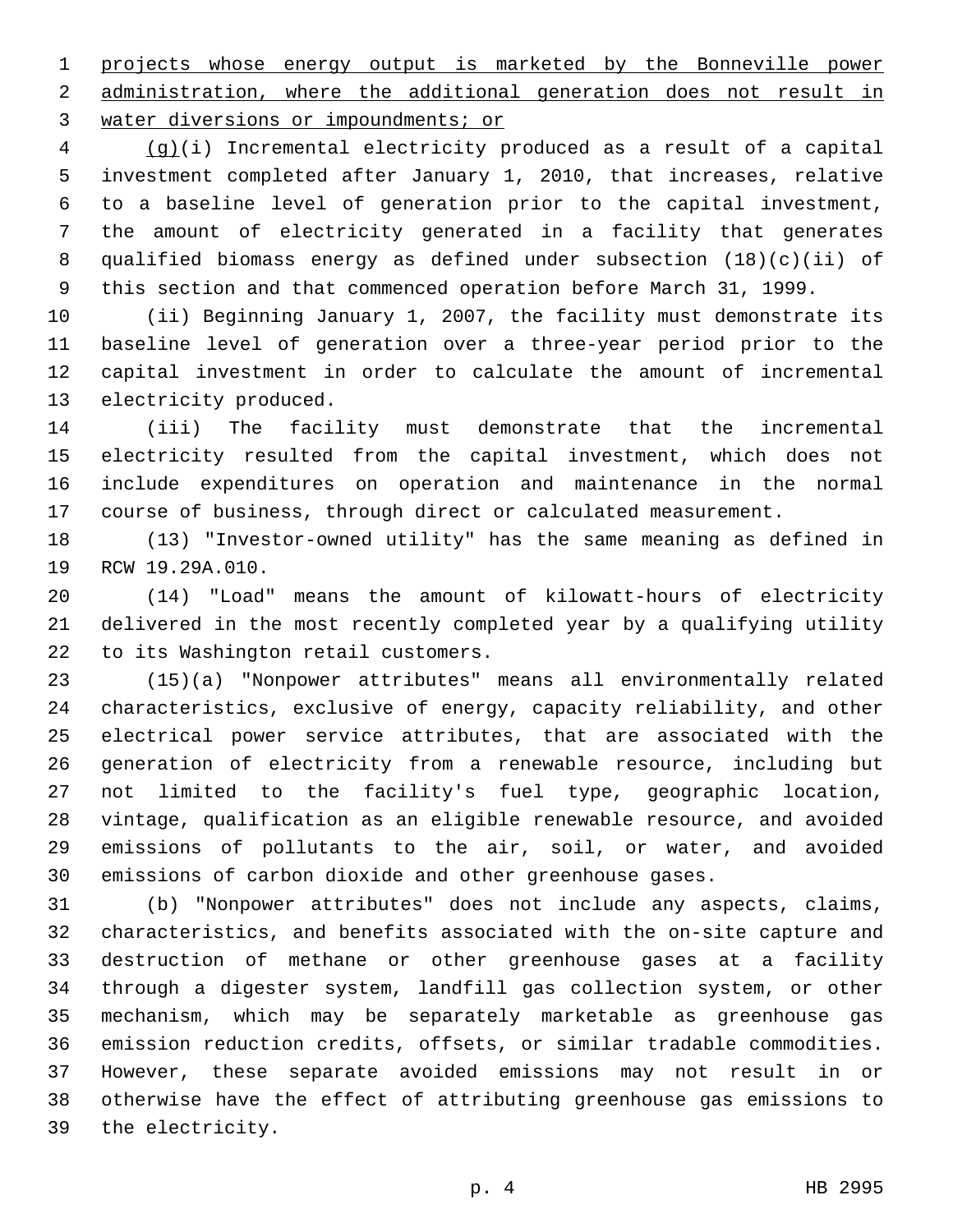(16) "Pacific Northwest" has the same meaning as defined for the Bonneville power administration in section 3 of the Pacific Northwest electric power planning and conservation act (94 Stat. 2698; 16 U.S.C. Sec. 839a).4

 (17) "Public facility" has the same meaning as defined in RCW 39.35C.010.6

 (18) "Qualified biomass energy" means electricity produced from a biomass energy facility that: (a) Commenced operation before March 31, 1999; (b) contributes to the qualifying utility's load; and (c) is owned either by: (i) A qualifying utility; or (ii) an industrial facility that is directly interconnected with electricity facilities that are owned by a qualifying utility and capable of carrying 13 electricity at transmission voltage.

 (19) "Qualifying utility" means an electric utility, as the term "electric utility" is defined in RCW 19.29A.010, that serves more than twenty-five thousand customers in the state of Washington. The number of customers served may be based on data reported by a utility in form 861, "annual electric utility report," filed with the energy information administration, United States department of energy.

 (20) "Renewable energy credit" means a tradable certificate of proof of at least one megawatt-hour of an eligible renewable resource where the generation facility is not powered by freshwater. The certificate includes all of the nonpower attributes associated with that one megawatt-hour of electricity, and the certificate is verified by a renewable energy credit tracking system selected by the 26 department.

 (21) "Renewable resource" means: (a) Water; (b) wind; (c) solar energy; (d) geothermal energy; (e) landfill gas; (f) wave, ocean, or tidal power; (g) gas from sewage treatment facilities; (h) biodiesel fuel as defined in RCW 82.29A.135 that is not derived from crops raised on land cleared from old growth or first-growth forests where the clearing occurred after December 7, 2006; or (i) biomass energy.

 (22) "Rule" means rules adopted by an agency or other entity of Washington state government to carry out the intent and purposes of 35 this chapter.

 (23) "Year" means the twelve-month period commencing January 1st 37 and ending December 31st.

 (24) "Consumer-owned utility" has the same meaning as defined in RCW 19.29A.010.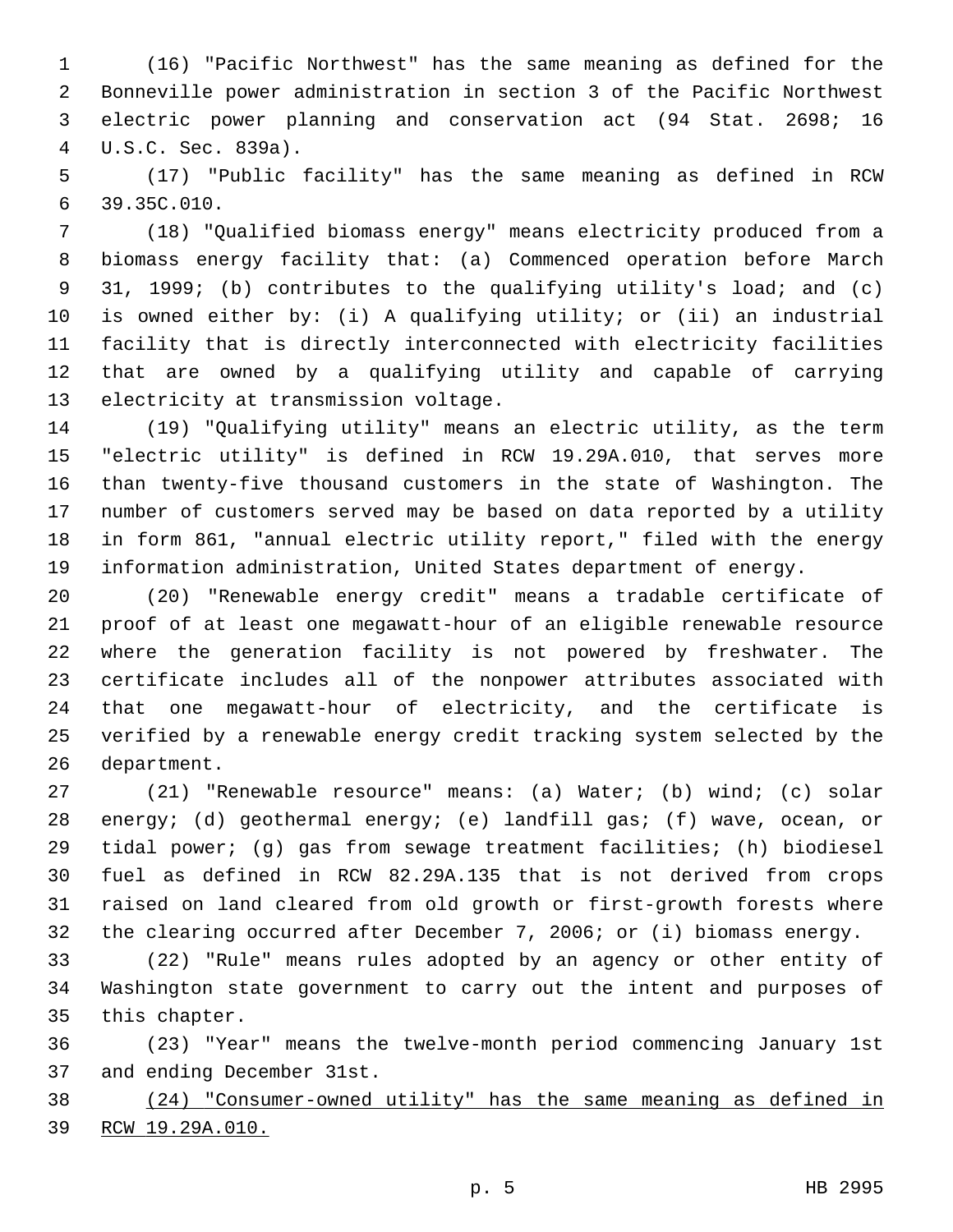| 1  | (25) "Consumer-owned qualifying utility" means a qualifying           |
|----|-----------------------------------------------------------------------|
| 2  | utility that is a consumer-owned utility.                             |
| 3  | (26) "Investor-owned qualifying utility" means a qualifying           |
| 4  | utility that is an investor-owned utility.                            |
| 5  | (27) "Low-income" means household incomes as defined by the           |
| 6  | department or commission, provided that the definition may not exceed |
| 7  | the higher of eighty percent of area median household income or two   |
| 8  | hundred percent of the federal poverty level, adjusted for household  |
| 9  | size.                                                                 |
| 10 | (28) "Market customer" means a nonresidential customer of a           |
| 11 | qualifying utility or a small utility that: (a) Purchases electricity |
| 12 | from an entity or entities other than the utility with which it is    |
| 13 | directly interconnected; or (b) generates electricity to meet its own |
| 14 | needs.                                                                |
| 15 | (29) "New energy or capacity need" means any electricity              |
| 16 | generation needed by a qualifying utility, small utility, or market   |
| 17 | customer after July 1, 2020, to meet any of the following:            |
| 18 | (a) Electricity load growth;                                          |
| 19 | (b) Changes in capacity needs;                                        |
| 20 | (c) Changes in ancillary services needs;                              |
| 21 | (d) Changes in reliability needs;                                     |
| 22 | (e) Changes in flexibility needs;                                     |
| 23 | (f) Needs arising due to replacing electricity generation; or         |
| 24 | (g) Needs arising due to replacing expiring electricity resource      |
| 25 | contracts.                                                            |
| 26 | (30) "Short-term spot market purchase" means: (a) The purchase of     |
| 27 | energy on the spot market for immediate delivery; or (b) a contract   |
| 28 | for the purchase of energy that is for a term of one month or less.   |
| 29 | (31) "Small utility" has the same meaning as defined in RCW           |
| 30 | 19.29A.010.                                                           |
| 31 | (32) "Spot market" means a special purpose independent entity         |
| 32 | through which electricity is bought, sold, or traded for immediate    |
| 33 | delivery or for short-term delivery.                                  |
| 34 | (33) "Washington share" means the portion of the federal Columbia     |
| 35 | river power system generation attributable to the Washington load of  |
| 36 | hydroelectric efficiency upgrades that the Bonneville power           |
| 37 | administration provides to: (a) Each consumer-owned utility serving   |
| 38 | load located in Washington, pursuant to a contract; (b) each joint    |
| 39 | operating agency with retail electric utility members serving load    |
| 40 | located in Washington, pursuant to a contract; and (c) each investor- |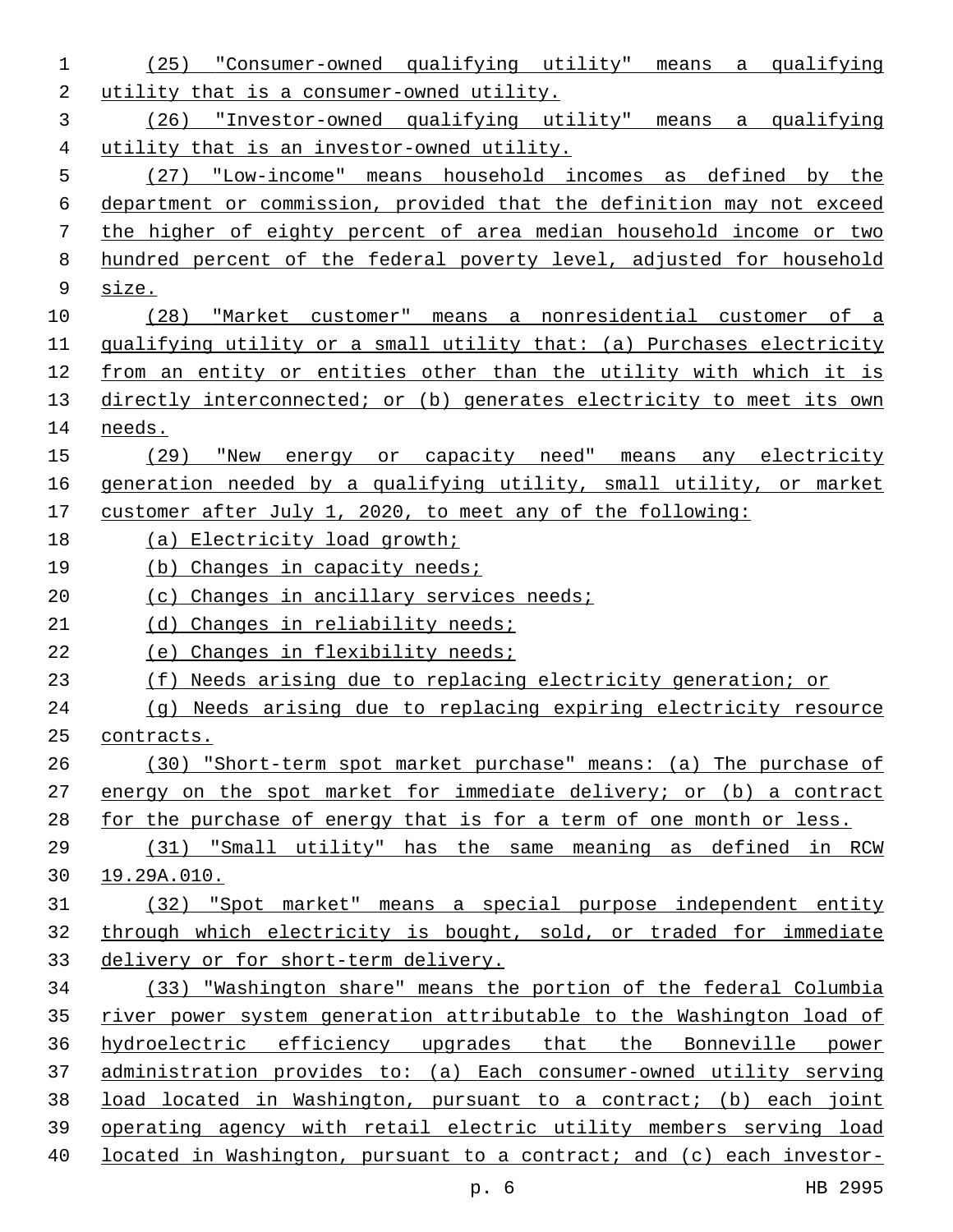## owned utility participating in the residential exchange program that

2 serves load located in Washington.

 **Sec. 3.** RCW 19.285.040 and 2017 c 315 s 2 are each amended to 4 read as follows:

 (1) Each qualifying utility and small utility shall pursue all available conservation that is cost-effective, reliable, and 7 feasible.

 (a) By January 1, 2010, using methodologies consistent with those used by the Pacific Northwest electric power and conservation planning council in the most recently published regional power plan as it existed on June 12, 2014, or a subsequent date as may be provided by the department or the commission by rule, each qualifying utility shall identify its achievable cost-effective conservation potential through 2019. Nothing in the rule adopted under this subsection precludes a qualifying utility from using its utility specific conservation measures, values, and assumptions in identifying its achievable cost-effective conservation potential. At least every two years thereafter, the qualifying utility shall review and update this assessment for the subsequent ten-year period.

 (b) Beginning January 2010, each qualifying utility shall establish and make publicly available a biennial acquisition target for cost-effective conservation consistent with its identification of achievable opportunities in (a) of this subsection, and meet that target during the subsequent two-year period. At a minimum, each biennial target must be no lower than the qualifying utility's pro rata share for that two-year period of its cost-effective conservation potential for the subsequent ten-year period.

 (c) Beginning January 1, 2020, each small utility shall biennially set a target for conservation and meet that target during the subsequent two-year period. At a minimum, each biennial target must be no lower than the small utility's pro rata share for that two-year period of its cost-effective conservation potential for the subsequent ten-year period.

 $(d)(i)$  Except as provided in  $((+e))$   $(d)(ii)$  and (iii) of this 35 subsection, beginning on January 1, 2014, ((cost-effective)) for qualifying utilities or January 1, 2020, for small utilities, 37 conservation achieved by a qualifying utility or small utility in excess of its biennial acquisition target may be used to help meet the immediately subsequent two biennial acquisition targets, such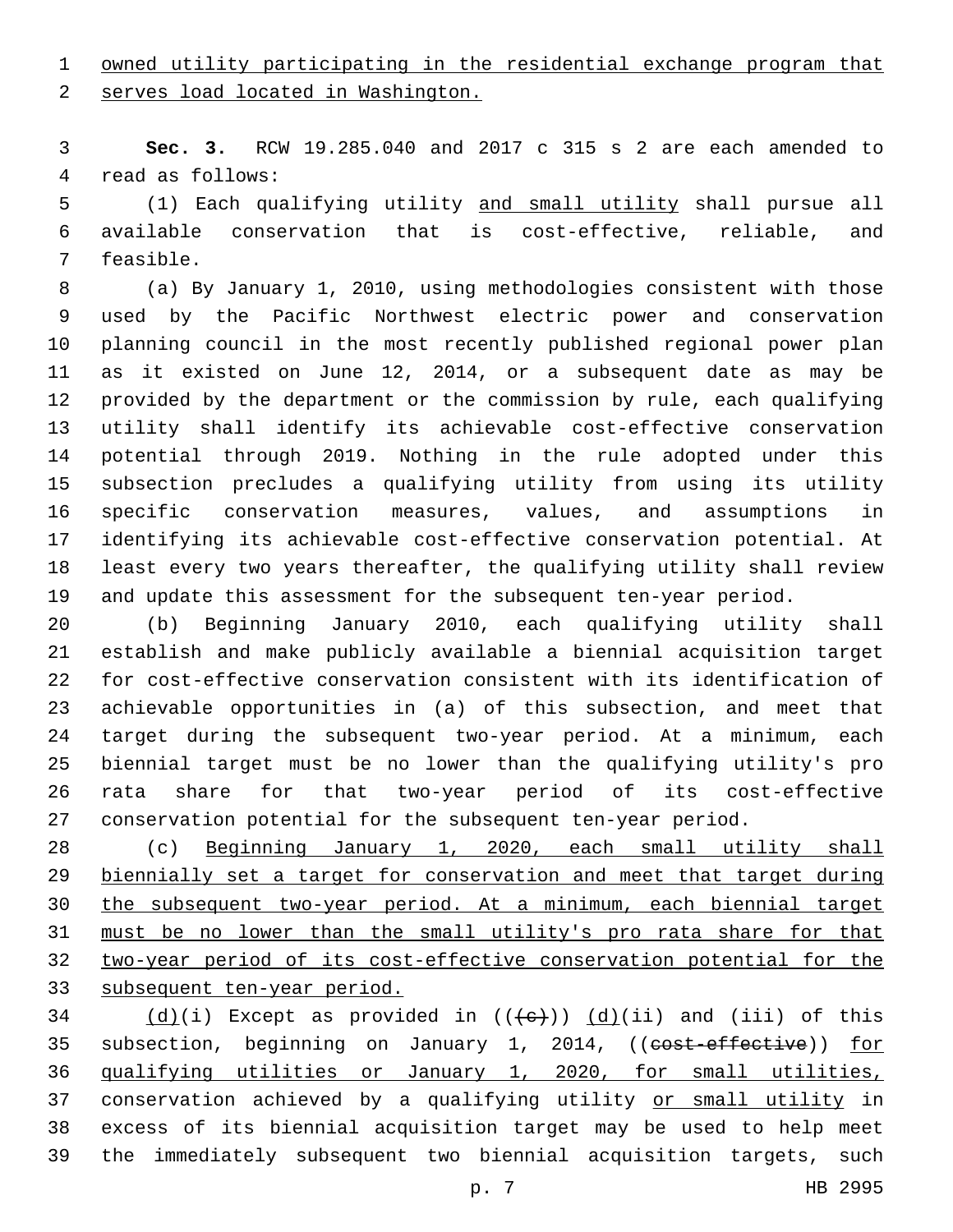that no more than twenty percent of any biennial target may be met 2 with excess conservation savings.

 (ii) Beginning January 1, 2014, for a qualifying utilities or January 1, 2020, for small utilities, a qualifying utility or small utility may use single large facility conservation savings in excess of its biennial target to meet up to an additional five percent of the immediately subsequent two biennial acquisition targets, such that no more than twenty-five percent of any biennial target may be met with excess conservation savings allowed under all of the provisions of this section combined. For the purposes of this 11 subsection  $(1)((\{e\}, i\text{+}))$   $(d)(iii)$ , "single large facility conservation savings" means cost-effective conservation savings achieved in a single biennial period at the premises of a single customer of a qualifying utility whose annual electricity consumption prior to the conservation savings exceeded five average megawatts.

 (iii) Beginning January 1, 2012, and until December 31, 2017, a qualifying utility with an industrial facility located in a county with a population between ninety-five thousand and one hundred fifteen thousand that is directly interconnected with electricity facilities that are capable of carrying electricity at transmission voltage may use cost-effective conservation from that industrial facility in excess of its biennial acquisition target to help meet the immediately subsequent two biennial acquisition targets, such that no more than twenty-five percent of any biennial target may be met with excess conservation savings allowed under all of the 26 provisions of this section combined.

 (( $\left(\frac{d}{d} \right)$ ) (e) In meeting its conservation targets, a qualifying 28 utility or small utility may count high-efficiency cogeneration owned 29 ((and)) or used by a retail electric customer to meet its own needs. High-efficiency cogeneration is the sequential production of electricity and useful thermal energy from a common fuel source, where, under normal operating conditions, the facility has a useful thermal energy output of no less than thirty-three percent of the total energy output. The reduction in load due to high-efficiency cogeneration shall be: (i) Calculated as the ratio of the fuel chargeable to power heat rate of the cogeneration facility compared to the heat rate on a new and clean basis of a best-commercially available technology combined-cycle natural gas-fired combustion turbine; and (ii) counted towards meeting the biennial conservation target in the same manner as other conservation savings.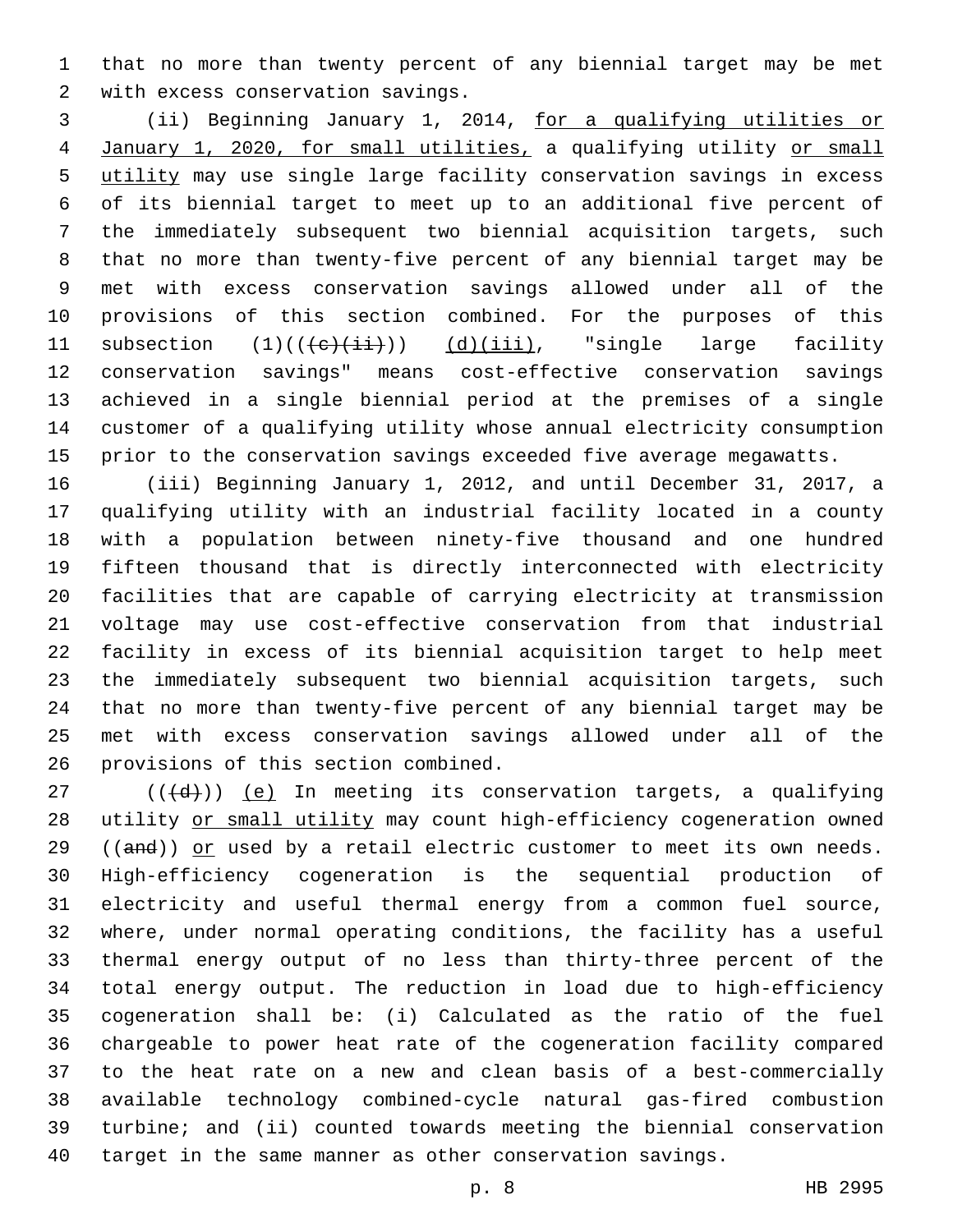(( $\left( +e \right)$ )) (f) Each market customer shall pay a per kilowatt-hour delivered charge to the utility with which it is directly interconnected to help fund utility conservation programs under this section. The commission shall determine the appropriate per kilowatt-5 hour delivered charge for a market customer of an investor-owned utility and the governing board shall determine the appropriate per 7 kilowatt-hour charge for a market customer of a consumer-owned utility. The commission or the governing board shall approve a methodology for allocating conservation costs to market customers 10 that is equitable with regard to other utility customers. This methodology must consider, at a minimum, past contributions made by each market customer toward funding a utility's conservation program. Nothing in this section precludes a market customer from receiving 14 financial or other incentives for conservation acquisition from the utility with which it is directly interconnected.

 (g) The commission may determine if a conservation program implemented by an investor-owned utility is cost-effective based on 18 the commission's policies and practice.

19 ( $(\text{+f-})$ ) (h) The commission may rely on its standard practice for review and approval of investor-owned utility conservation targets.

 (i) The commission may establish a mechanism to incentivize an investor-owned utility whose conservation acquisition exceeds its 23 biennial conservation target approved by the commission, provided that such conservation acquisition is not also used to meet subsequent biennial conservation targets under this section.

 (j)(i) The commission and department may adopt rules requiring 27 qualifying utilities and small utilities to meet biennial conservation targets through programs that serve all customer segments, including programs specifically for low-income residential customers.

 (ii) On or before July 1, 2020, and annually thereafter, each qualifying utility and small utility shall report to the commission, in the case of an investor-owned utility, or to the department, in the case of a consumer-owned utility, on its progress in the preceding year in meeting biennial conservation targets through programs that serve all customer segments, including programs specifically for low-income residential customers.

 (iii) Qualifying utilities and small utilities must leverage state and federal dollars such that conservation measures for low-income customers and any associated costs are fully funded, in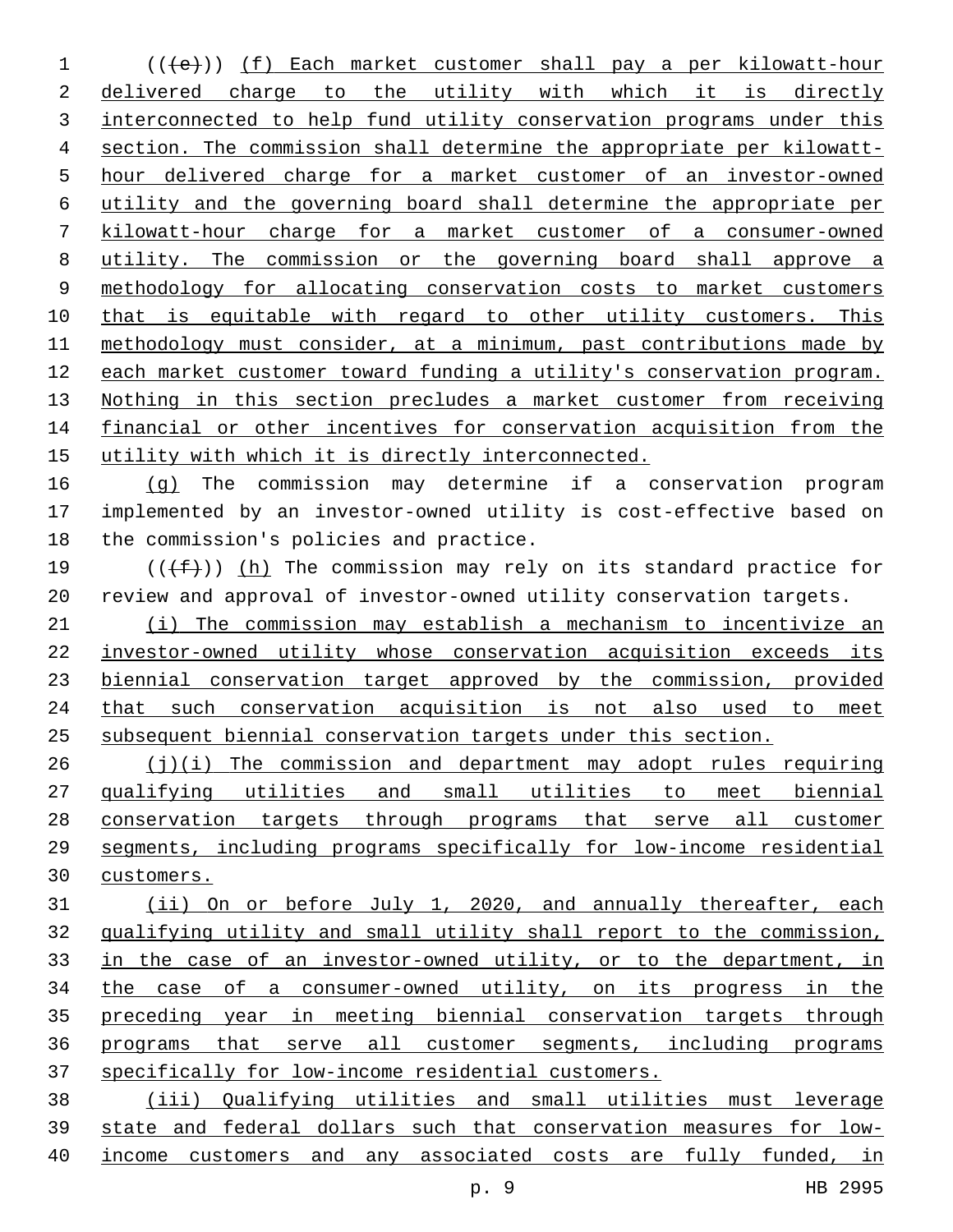accordance with guidelines to be established by the commission, for investor-owned utilities, or by the department, for consumer-owned 3 utilities. 4 (2)(a) Except as provided in  $((+\frac{1}{2}))$  (1) of this subsection, each consumer-owned qualifying utility shall use eligible renewable resources or acquire equivalent renewable energy credits, or any combination of them, to meet the following annual targets: (i) At least three percent of its load by January 1, 2012, and 9 each year thereafter through December 31, 2015; (ii) At least nine percent of its load by January 1, 2016, and 11 each year thereafter through December 31, 2019; ((and)) 12 (iii) At least fifteen percent of its load by January 1, 2020( $(\tau$ 13 and each year thereafter) ) *j* and (iv) Beginning January 1, 2021, and each year thereafter, at 15 least fifteen percent of the average of its 2019 and 2020 loads. (b) Except as provided in (l) of this subsection, each investor- owned qualifying utility shall use eligible renewable resources or acquire equivalent renewable energy credits, or any combination of 19 them, to meet the following annual targets: (i) At least three percent of its load by January 1, 2012, and each year thereafter through December 31, 2015; (ii) At least nine percent of its load by January 1, 2016, and 23 each year thereafter through December 31, 2019; (iii) At least fifteen percent of its load by January 1, 2020, 25 and each year thereafter through December 31, 2024; (iv) At least twenty percent of its load by January 1, 2025, and 27 each year thereafter through December 31, 2029; (v) At least thirty percent of its load by January 1, 2030, and each year thereafter through December 31, 2034; (vi) At least forty percent of its load by January 1, 2035, and each year thereafter through December 31, 2039; and (vii) At least fifty percent of its load by January 1, 2040, and each year thereafter. (c) A qualifying utility may count distributed generation at double the facility's electrical output if the utility: (i) Owns or has contracted for the distributed generation and the associated renewable energy credits; or (ii) has contracted to purchase the 38 associated renewable energy credits.  $((+e+))$   $(d)$  In meeting the annual targets in (a) or (b) of this subsection, except as provided in (a)(iv) of this subsection, a

p. 10 HB 2995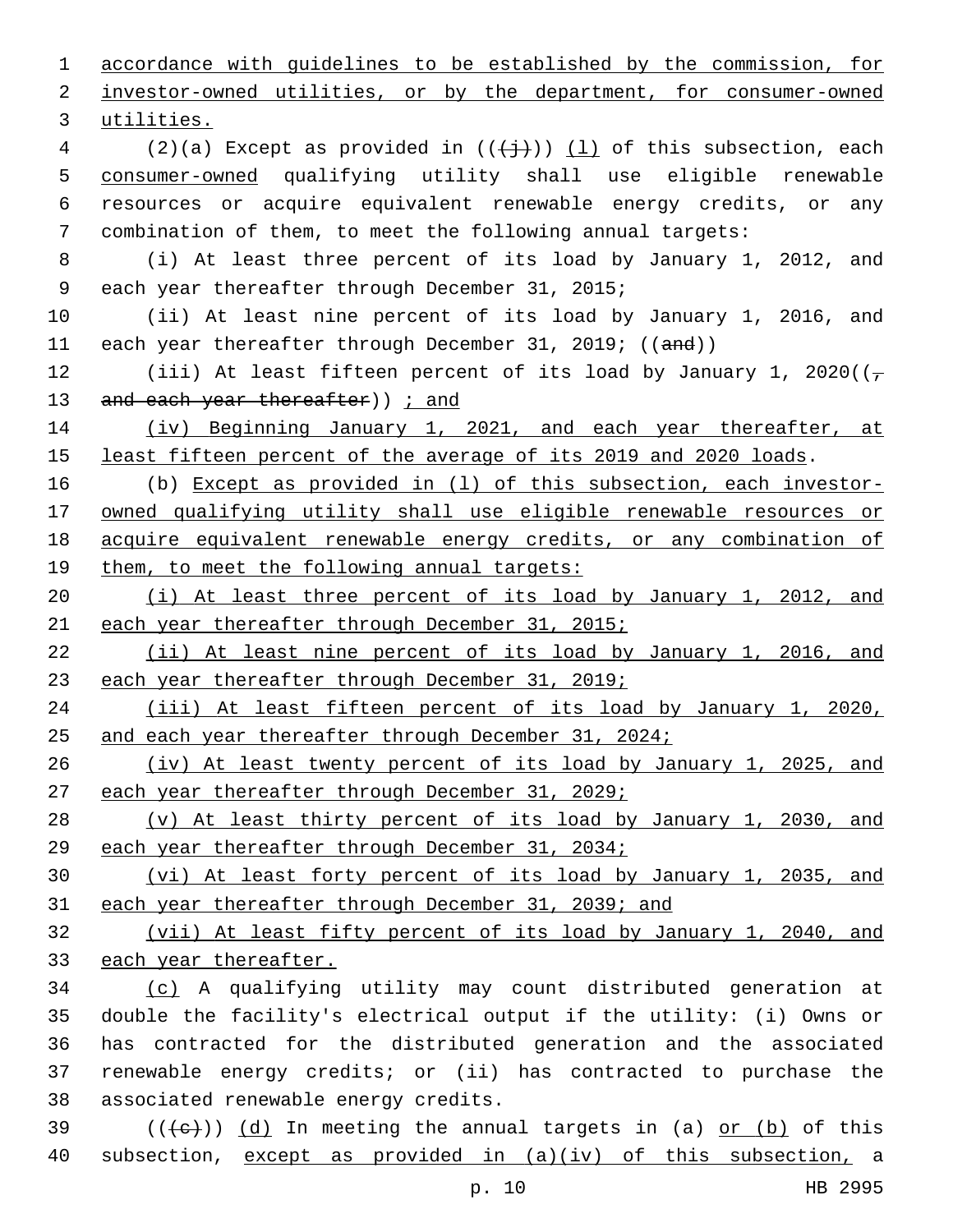qualifying utility shall calculate its annual load based on the average of the utility's load for the previous two years.

  $((\{d\})$   $(e)$  A consumer-owned qualifying utility shall be considered in compliance with an annual target in (a) of this subsection if: (i) The utility's weather-adjusted load for the previous three years on average did not increase over that time period; (ii) after December 7, 2006, the utility did not commence or renew ownership or incremental purchases of electricity from resources other than coal transition power or renewable resources other than on a daily spot price basis and the electricity is not offset by equivalent renewable energy credits; and (iii) the utility invested at least one percent of its total annual retail revenue requirement that year on eligible renewable resources, renewable 14 energy credits, or a combination of both.

 $((+e))$  ( $(f)$  The requirements of this section may be met for any given year with renewable energy credits produced during that year, the preceding year, or the subsequent year. Each renewable energy credit may be used only once to meet the requirements of this 19 section.

20 ( $(\text{+f})$ ) (g) In complying with the targets established in (a) or 21  $(b)$  of this subsection, a qualifying utility may not count:

 (i) Eligible renewable resources or distributed generation where the associated renewable energy credits are owned by a separate 24 entity; or

 (ii) Eligible renewable resources or renewable energy credits obtained for and used in an optional pricing program such as the 27 program established in RCW 19.29A.090.

 $((+g+))$  (h) Where fossil and combustible renewable resources are cofired in one generating unit located in the Pacific Northwest where the cofiring commenced after March 31, 1999, the unit shall be considered to produce eligible renewable resources in direct proportion to the percentage of the total heat value represented by 33 the heat value of the renewable resources.

 (( $\frac{h}{h}$ )) (i)(i) A qualifying utility that acquires an eligible renewable resource or renewable energy credit may count that acquisition at one and two-tenths times its base value:

 (A) Where the eligible renewable resource comes from a facility that commenced operation after December 31, 2005; and

 (B) Where the developer of the facility used apprenticeship programs in which at least thirty percent of the trainees qualify as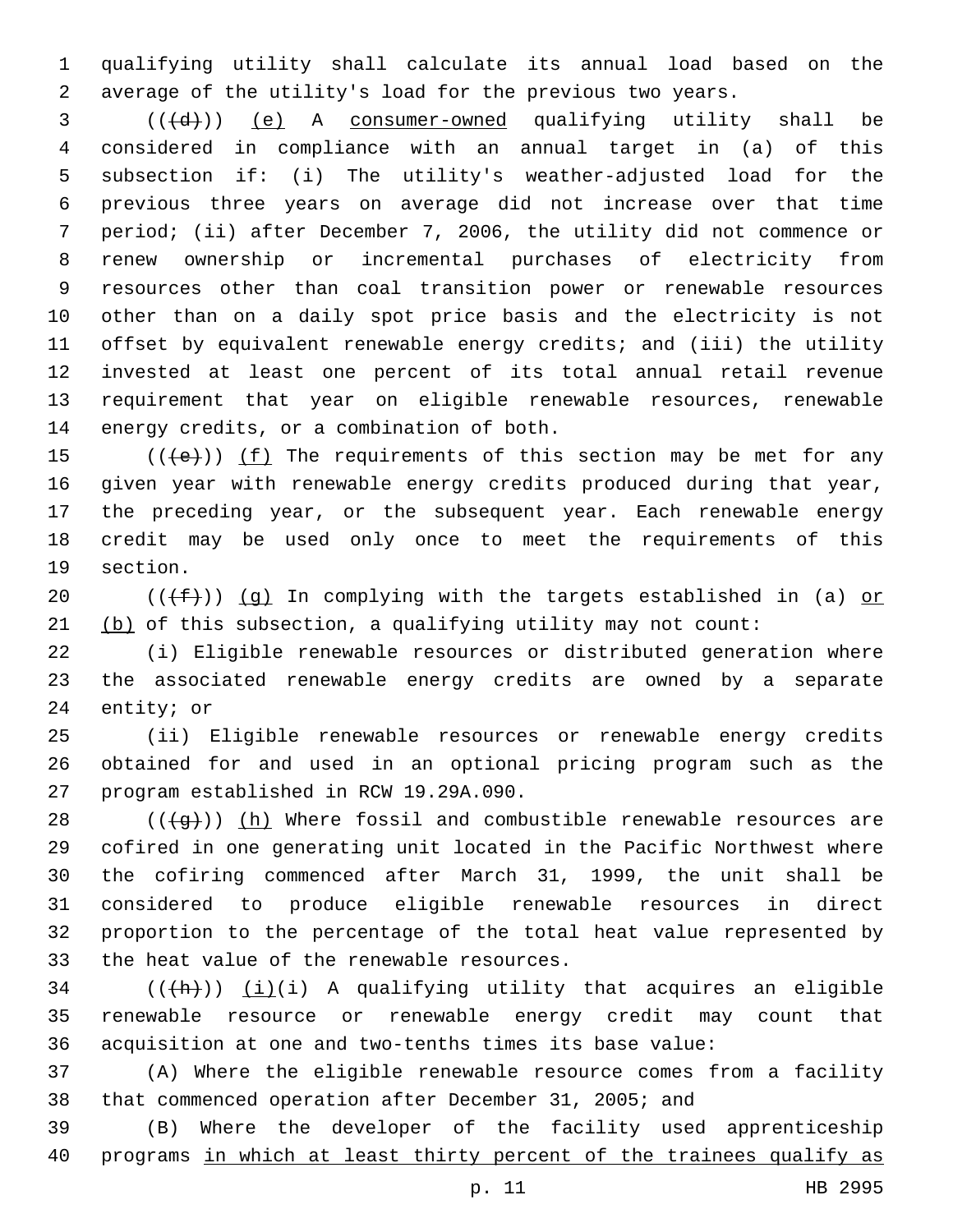low-income. The apprenticeship program must be approved by the 2 council during facility construction.

 (ii) The council shall establish minimum levels of labor hours to be met through apprenticeship programs to qualify for this extra 5 credit.

6  $((\overleftrightarrow{t}))$  (j) A qualifying utility that acquires an eligible renewable resource or renewable energy credit may count that acquisition at one and one-half times its base value:

 (A) Where the eligible renewable resource comes from a facility 10 that commenced operation after December 31, 2005; and

 (B) Where one hundred percent of the output over the first twenty years of the facility's operation is used to offset utility bills of 13 low-income customers.

 (k) A qualifying utility shall be considered in compliance with 15 an annual target in (a) or (b) of this subsection if events beyond the reasonable control of the utility that could not have been reasonably anticipated or ameliorated prevented it from meeting the renewable energy target. Such events include weather-related damage, mechanical failure, strikes, lockouts, and actions of a governmental authority that adversely affect the generation, transmission, or distribution of an eligible renewable resource under contract to a 22 qualifying utility.

 $((\frac{1}{1}))(i)$  Beginning January 1, 2016, only a qualifying utility that owns or is directly interconnected to a qualified biomass energy facility may use qualified biomass energy to meet its 26 compliance obligation under this subsection.

 (ii) A qualifying utility may no longer use electricity and associated renewable energy credits from a qualified biomass energy facility if the associated industrial pulping or wood manufacturing facility ceases operation other than for purposes of maintenance or 31 upgrade.

32 ( $(\frac{1}{k})$ )  $\frac{m}{n}$  An industrial facility that hosts a qualified biomass energy facility may only transfer or sell renewable energy credits associated with qualified biomass energy generated at its facility to the qualifying utility with which it is directly interconnected with facilities owned by such a qualifying utility and that are capable of carrying electricity at transmission voltage. The qualifying utility may only use an amount of renewable energy credits associated with qualified biomass energy that are equivalent to the proportionate 40 amount of its annual targets under  $(a)$   $((+i\overline{i})$  and  $(i\overline{ii})$  or  $(b)$  of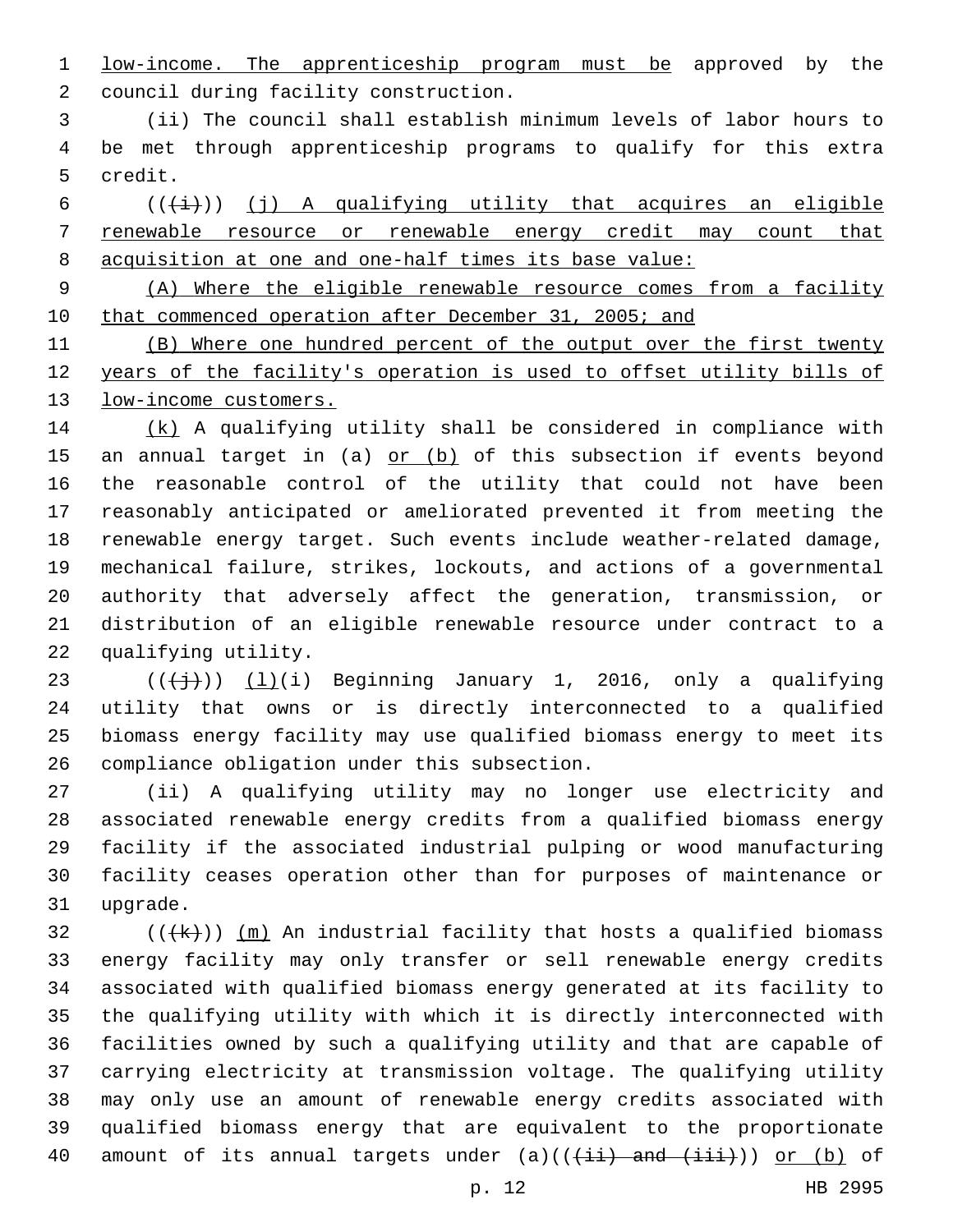this subsection that was created by the load of the industrial facility. A qualifying utility that owns a qualified biomass energy facility may not transfer or sell renewable energy credits associated with qualified biomass energy to another person, entity, or 5 qualifying utility.

 (n) Beginning January 1, 2018, a qualifying utility or small utility may use eligible renewable resources as identified in RCW 19.285.030(12)(f) to meet its compliance obligations under this section. A qualifying utility may not transfer or sell these eligible 10 renewable resources to another utility for compliance purposes under 11 this chapter.

 (3) Utilities that become qualifying utilities after December 31, 2006, shall meet the requirements in this section on a time frame comparable in length to that provided for qualifying utilities as of 15 December 7, 2006.

 (4) The department and the commission must convene a work group 17 to examine the costs and benefits associated with the annual targets established in subsection (2)(b)(iv) through (vii) of this section. 19 The work group must assess the potential impacts of these annual targets on: Resource adequacy and reliability; and electricity markets within the state and transactions with markets outside of the state, including the market operated by the California independent system operator. To assist in its assessment, the work group must, at a minimum, consist of electric utilities, stakeholders, and other agencies. The work group must prepare a report of its findings and recommendations and submit the report, in compliance with RCW 27 43.01.036, to the appropriate committees of the legislature by December 1, 2020.

 (5)(a) The commission must submit a report to the appropriate committees of the legislature examining the feasibility of applying 31 the following conservation targets to natural gas utilities while maintaining the lowest reasonable cost for customers:

 (i) At least seven-tenths of one percent of a natural gas utility's retail load by January 1, 2020;

 (ii) At least one percent of a natural gas utility's retail load by January 1, 2022; and

 (iii) At least one and one-half percent of a natural gas utility's retail load by January 1, 2025.

 (b) The report must include recommendations for legislative adoption of annual energy conservation targets for natural gas

p. 13 HB 2995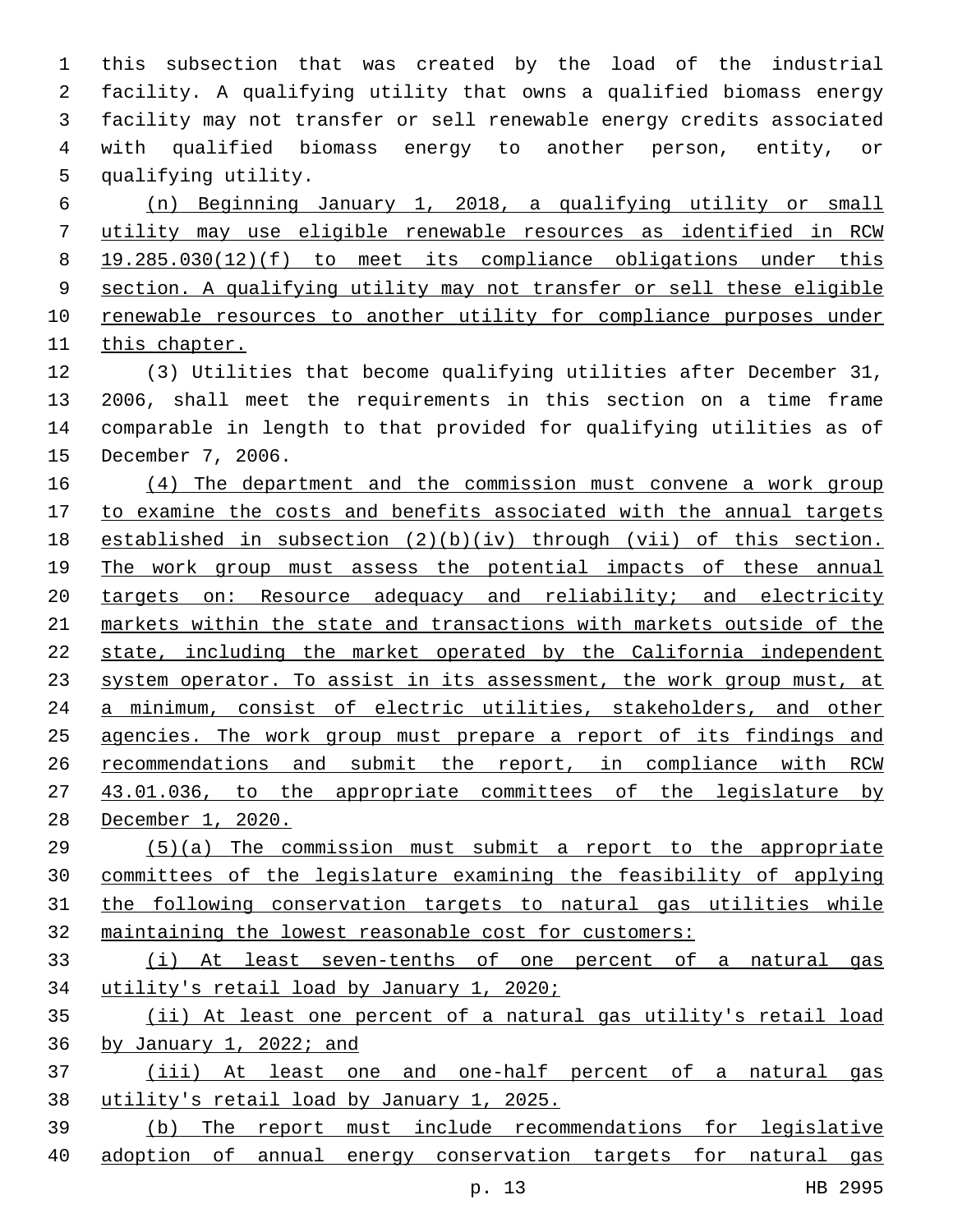utilities that escalate over a twenty-year time frame, as well as a description of the implementation actions necessary to achieve the 3 targets. (c) The commission must submit the report, in compliance with RCW

43.01.036, by December 31, 2018.

 NEW SECTION. **Sec. 4.** A new section is added to chapter 19.285 7 RCW to read as follows:

 (1) Except as otherwise provided in subsection (4) of this section, each consumer-owned qualifying utility, small utility, or market customer may not use electricity from any of the following 11 resources to meet new energy or capacity needs:

12 (a) Coal-fired generation;

13 (b) Natural-gas fired generation;

14 (c) Oil or diesel generation; or

 (d) Waste incineration, in which electricity is derived from burning solid or liquid wastes from businesses, households, 17 municipalities, or waste treatment operations.

 (2)(a) The requirements of subsection (1) of this section apply, 19 at a minimum, to any new or increased:

 (i) Ownership interest after July 1, 2020, in a new or existing 21 electricity generation facility or unit; and

 (ii) Contractual commitment after July 1, 2020, that obligates or allows a consumer-owned qualifying utility, small utility, or market customer to purchase a specified amount of megawatts or megawatt- hours from an electricity generation facility or unit, or a specified percentage of an electricity generation facility or unit.

 (b) A consumer-owned qualifying utility, small utility, or market customer may not enter into a contract for electricity generation to meet new energy or capacity needs if the contract does not specify the sources or origins of the electricity generation.

 (3) Except as provided in RCW 19.285.030(15)(b), any tradable certificate of proof of the nonpower attributes of a renewable resource, including but not limited to a renewable energy credit, associated with the portion of any resource or resources used to meet new energy or capacity needs under this section must be retired for the purposes of this section and cannot be sold, transferred, or used for other purposes. A consumer-owned qualifying utility, small utility, or market customer may not use a tradable certificate of proof of the nonpower attributes of a renewable resource, including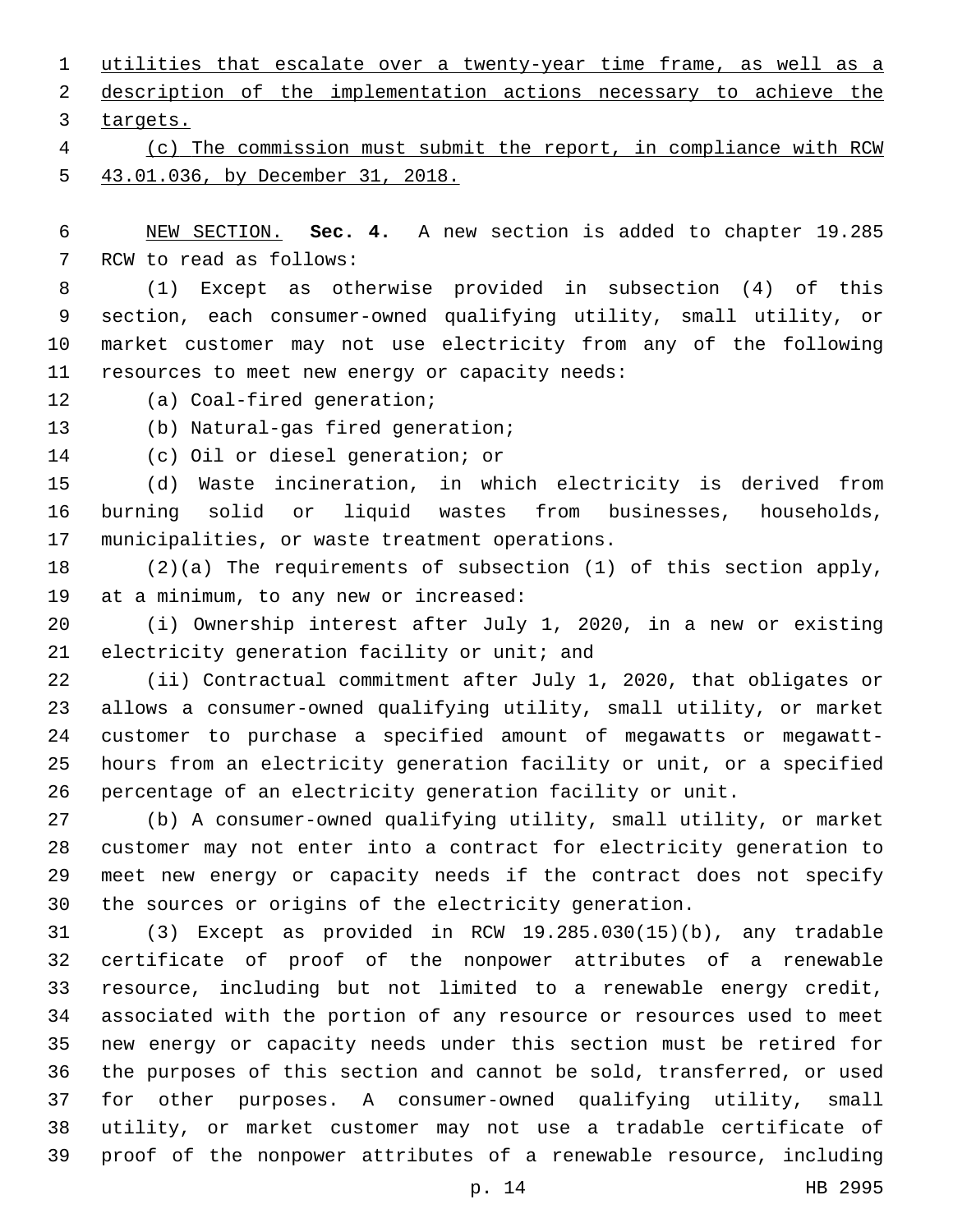but not limited to a renewable energy credit, to meet the requirements of this section if the associated energy or capacity has been sold, transferred, or otherwise used separately.

 (4) Nothing in this section precludes the use of any of the 5 following to meet new energy or capacity needs:

 (a) Renewable resources and eligible renewable resources, as defined in RCW 19.285.030, that are not used to meet the requirements 8 of RCW 19.285.040;

(b) Short-term spot market purchases;9

 (c) Contracts between a consumer-owned qualifying utility or a small utility and the Bonneville power administration;

 (d) Renewal or extension of contracts in effect as of the effective date of this section, where the renewal or extension does not lead to any increases in the energy or capacity provided;

15 (e) Coal transition power through 2025;

 (f) Electricity generation from a natural gas-fired generation facility that has been converted from a coal-fired baseload facility in Washington that emitted more than one million tons of greenhouse 19 gases in any calendar year prior to 2008;

 (g) Generation resources owned as of the effective date of this section by a market customer and used by that market customer to meet its own needs, until the generation resources are at the end of the facility's useful life, are retired, or cease operations;

 (h) Generation resources owned as of the effective date of this section by a consumer-owned qualifying utility or small utility and used by that utility to meet the needs of its customers, until the generation resources are at the end of the facility's useful life, 28 are retired, or cease operations;

 (i) Increased megawatt-hours from a generation facility that is owned by a consumer-owned qualifying utility or a small utility as of the effective date of this section, where the consumer-owned qualifying utility or small utility uses the increased megawatt-hours to serve the utility's customers and where the utility's ownership 34 interest in the facility does not increase;

 (j) Increased megawatt-hours from a generation facility that is owned by a market customer as of the effective date of this section, where the market customer uses the increased megawatt-hours to meet its own needs and where the market customer's ownership interest in 39 the facility does not increase; and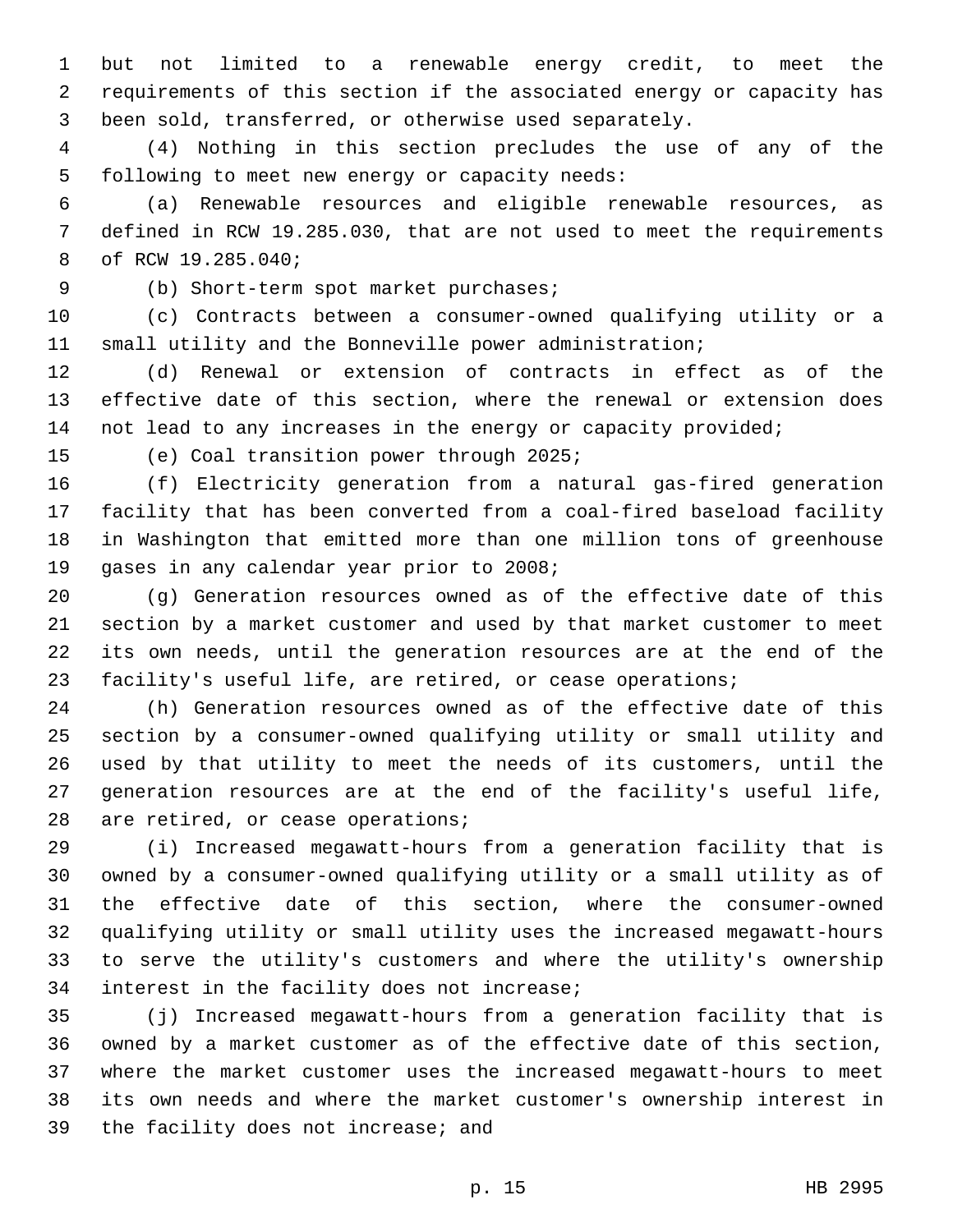(k) Electricity generation from a natural gas-fired generation facility that is in operation as of the effective date of this section where the total amount of natural gas generation acquired from all additions does not exceed five percent of the utility's or 5 market customer's retail load for each year.

 (5) The requirements of this section do not replace or modify the requirements established under RCW 19.285.040 for a consumer-owned qualifying utility, small utility, or market customer. A consumer- owned qualifying utility, small utility, or market customer must comply with the requirements of this section in addition to the requirements imposed elsewhere in this chapter. As provided in subsection (3) of this section, the portion of any resource or resources used to meet new energy or capacity needs under this section may not be used for compliance with the requirements under 15 RCW 19.285.040.

 (6) In meeting the requirements under subsection (1) of this section, a consumer-owned qualifying utility, small utility, or market customer shall, to the maximum extent feasible:

(a) Meet the requirements at the lowest possible costs;

 (b) Demonstrate that all feasible conservation measures or investments, reductions in demand, and demand management investments have been achieved prior to making new investments to meet projected demand; and

24 (c) In the construction of new resources:

(i) Maximize the creation of family wage jobs; and

(ii) Rely on renewable resources and storage.26

 **Sec. 5.** RCW 19.285.060 and 2015 c 225 s 22 are each amended to read as follows:28

 (1) Except as provided in subsection (2) of this section, a qualifying utility that fails to comply with the energy conservation or renewable energy targets established in RCW 19.285.040 shall pay an administrative penalty to the state of Washington in the amount of fifty dollars for each megawatt-hour of shortfall. Beginning in 2007, this penalty shall be adjusted annually according to the rate of change of the inflation indicator, gross domestic product-implicit price deflator, as published by the bureau of economic analysis of the United States department of commerce or its successor.

 (2) A qualifying utility that does not meet an annual renewable energy target established in RCW 19.285.040(2) is exempt from the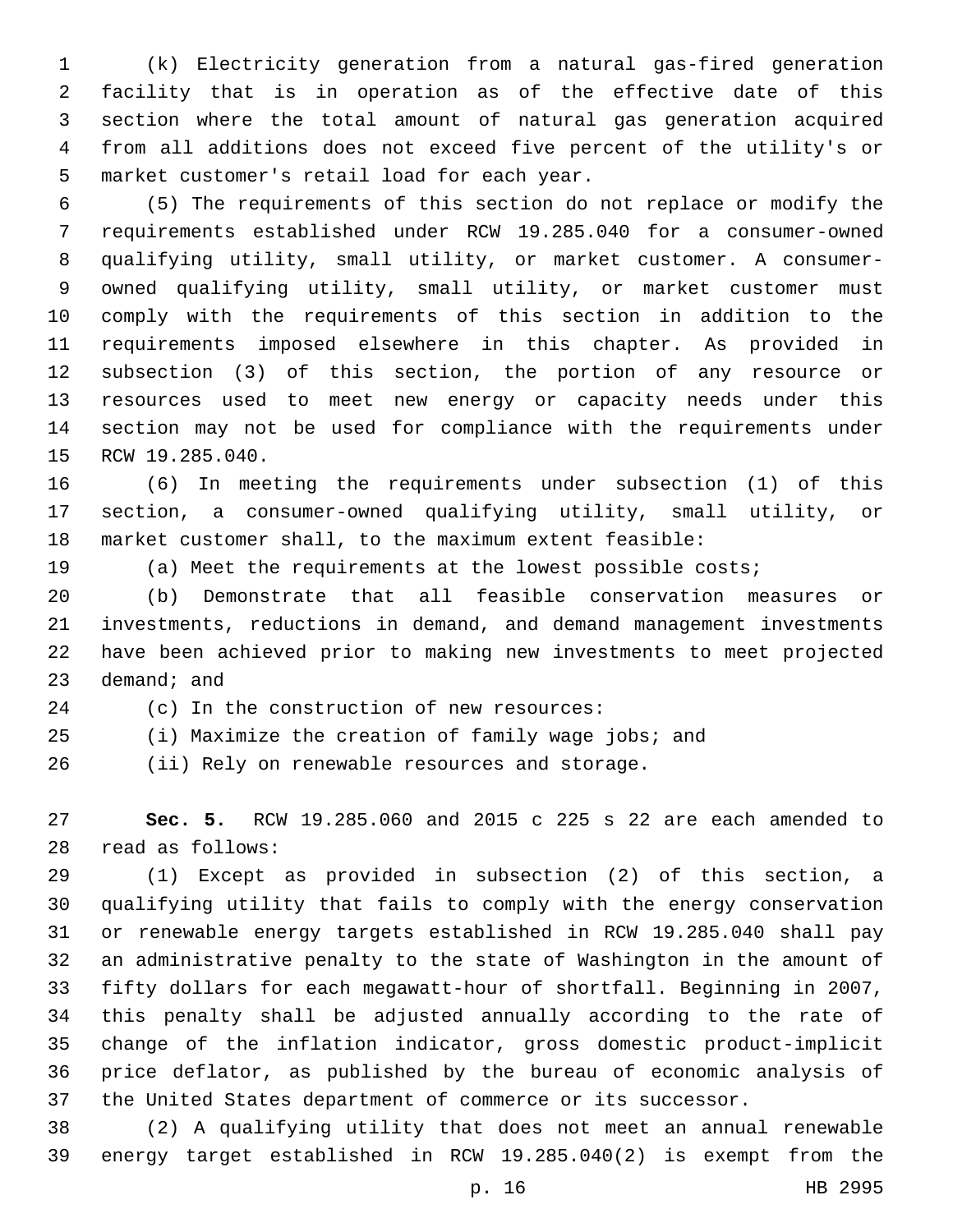administrative penalty in subsection (1) of this section for that year if the commission for investor-owned utilities or the auditor for all other qualifying utilities determines that the utility 4 complied with RCW 19.285.040(2)  $((\{d\} - or -(\frac{i}{i})))(e)$  or  $(k)$  or 19.285.050(1).

 (3) A small utility that fails to comply with the energy conservation targets established in RCW 19.285.040 shall pay the administrative penalty in subsection (1) of this section.

 (4) A consumer-owned qualifying utility, small utility, or market customer that fails to comply with the requirements regarding new energy or capacity needs established in section 4 of this act shall 12 pay an administrative penalty to the state of Washington of fifty dollars for each megawatt-hour of energy or megawatt of capacity from a generation resource listed in section 4(1) of this act that was 15 used to meet new energy or capacity needs. This penalty must be adjusted annually according to the rate of change of the inflation indicator, gross domestic product-implicit price deflator, as published by the bureau of economic analysis of the United States department of commerce or its successor.

 (5) A qualifying utility or small utility must notify its retail electric customers in published form within three months of incurring a penalty regarding the size of the penalty and the reason it was 23 incurred.

 ( $(44)$ )) (6) The commission shall determine if an investor-owned utility may recover the cost of this administrative penalty in electric rates, and may consider providing positive incentives for an investor-owned utility to exceed the targets established in RCW 19.285.040.28

 (( $(45)$ )) (7) Administrative penalties collected under this chapter shall be deposited into the energy independence act special account which is hereby created. All receipts from administrative penalties collected under this chapter must be deposited into the account. Expenditures from the account may be used only for the purchase of renewable energy credits or for energy conservation projects at public facilities, local government facilities, community colleges, or state universities. The state shall own and retire any renewable energy credits purchased using moneys from the account. Only the director of enterprise services or the director's designee may authorize expenditures from the account. The account is subject to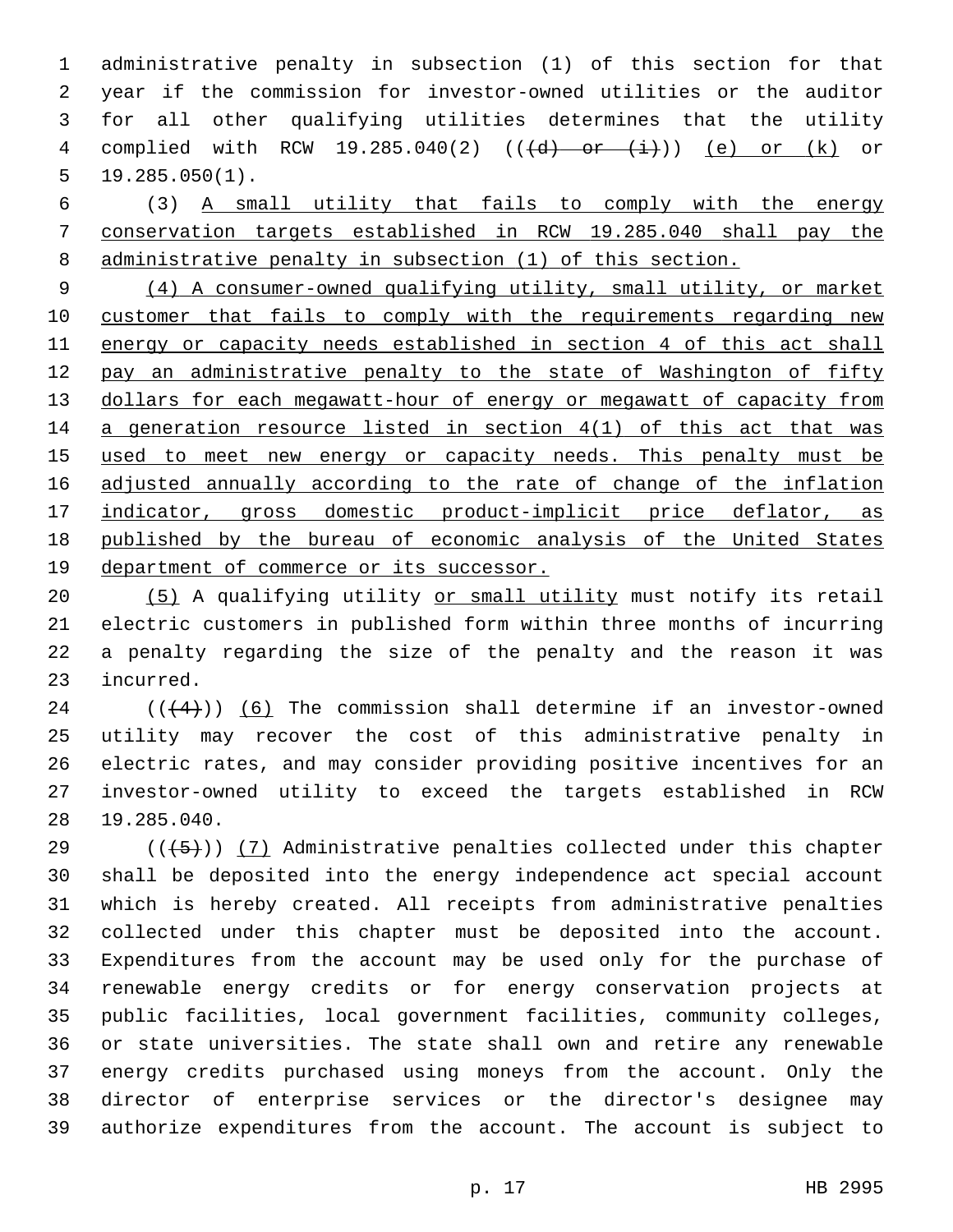allotment procedures under chapter 43.88 RCW, but an appropriation is 2 not required for expenditures.

 ( $(\overline{6})$ )  $\overline{8}$  For ((a qualifying utility that is)) an investor- owned utility, the commission shall determine compliance with the provisions of this chapter and assess penalties for noncompliance as provided in subsection (1) of this section.6

 ( $(\overline{\{7\}})$ ) (9) For ((qualifying utilities that are not investor-8 owned utilities)) a consumer-owned utility, the auditor is responsible for auditing compliance with this chapter and rules adopted under this chapter that apply to those utilities and the attorney general is responsible for enforcing that compliance.

 (10) For a market customer, the attorney general is responsible 13 for enforcing compliance with this chapter, except that the commission is responsible for enforcing compliance with RCW 19.285.040 for a market customer of an investor-owned utility.

 **Sec. 6.** RCW 19.285.070 and 2007 c 1 s 7 are each amended to read 17 as follows:

 (1) On or before June 1, 2012, and annually thereafter, each qualifying utility shall report to the department on its progress in the preceding year in meeting the targets established in RCW 19.285.040, including expected electricity savings from the biennial conservation target, expenditures on conservation, actual electricity savings results, market customers' aggregated conservation 24 expenditures and savings if applicable, the utility's annual load for the prior two years, the amount of megawatt-hours needed to meet the annual renewable energy target, the amount of megawatt-hours of each type of eligible renewable resource acquired, the type and amount of renewable energy credits acquired, and the percent of its total annual retail revenue requirement invested in the incremental cost of eligible renewable resources and the cost of renewable energy credits. For each year that a qualifying utility elects to 32 demonstrate alternative compliance under RCW  $19.285.040(2)$  (( $\overline{(d)}$  or  $33 \left(\frac{1}{1}\right)$ ) (e) or (k) or 19.285.050(1), it must include in its annual report relevant data to demonstrate that it met the criteria in that section. A qualifying utility may submit its report to the department in conjunction with its annual obligations in chapter 19.29A RCW.

 (2) ((A qualifying utility that is an)) On or before June 1, 2022, and annually thereafter, each small utility shall report to the department on its progress in the preceding year in meeting the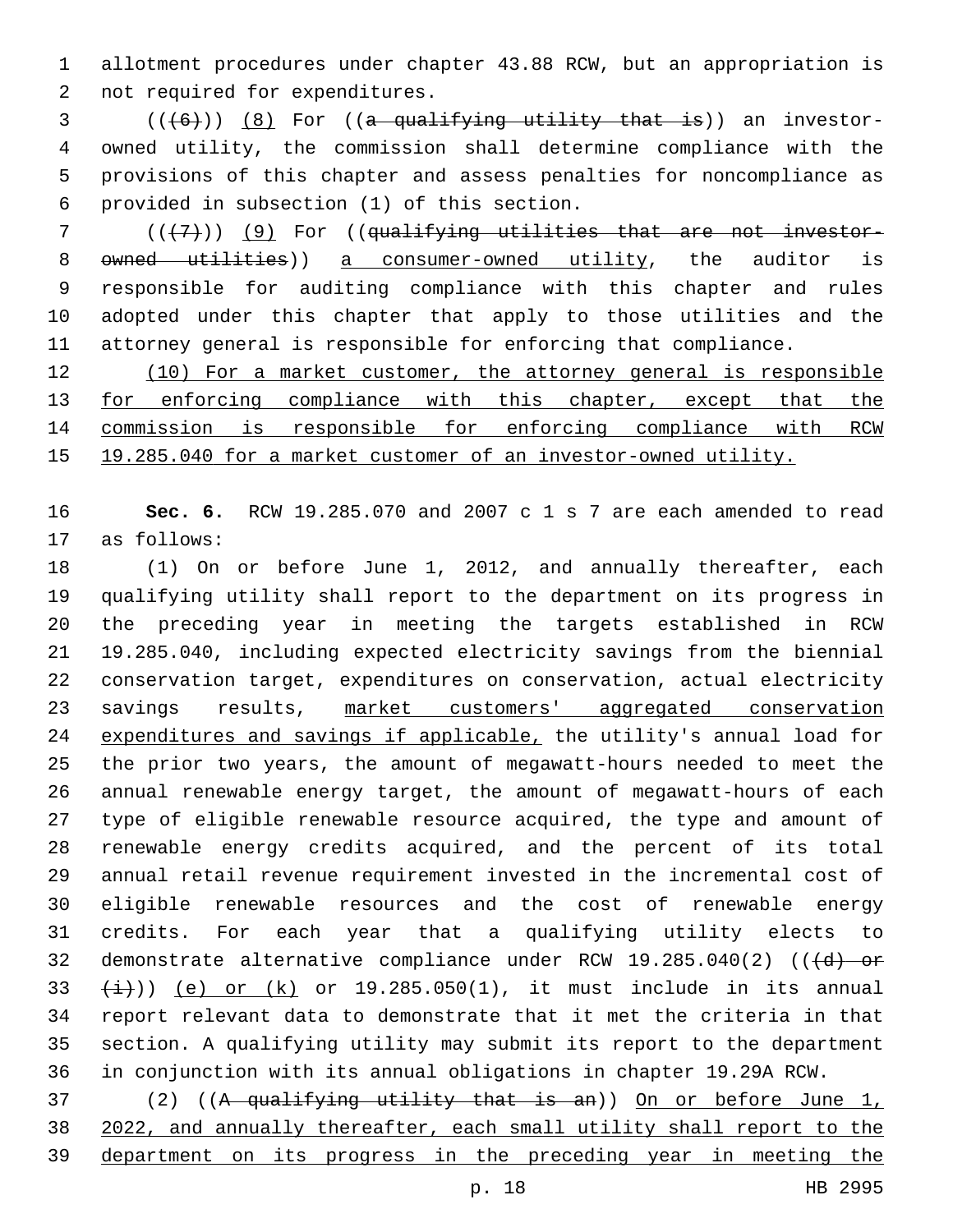conservation targets established in RCW 19.285.040, including 2 expected electricity savings from the biennial conservation target, expenditures on conservation, actual electricity savings results, market customers' aggregated conservation expenditures and savings if applicable, and the utility's annual load for the prior two years.

 (3) On or before July 1, 2021, and annually thereafter, each consumer-owned qualifying utility, small utility, and market customer shall report to the department on the electricity resources used to meet any new energy or capacity needs in accordance with section 4 of this act, including but not limited to the amount of megawatt-hours or megawatts needed, and the amount of megawatt-hours or megawatts of each type of resource acquired, including those resources exempted from compliance under section 4(4) of this act.

 (4) Each investor-owned utility shall also report all information required in subsection (1) of this section to the commission, and ((all other qualifying utilities)) each consumer-owned utility shall also make all information required in subsection (1) of this section 18 available to the auditor.

19  $((+3+))$   $(5)$  A qualifying utility and small utility shall also make reports required in this section available to its customers.

 (6) Each market customer shall make all information required in subsection (3) of this section available to the office of the attorney general.

 **Sec. 7.** RCW 19.285.080 and 2017 c 315 s 3 are each amended to 25 read as follows:

 (1) The commission may adopt rules to ensure the proper implementation and enforcement of this chapter as it applies to 28 investor-owned utilities.

 (2) The department shall adopt rules concerning only process, timelines, and documentation to ensure the proper implementation of 31 this chapter as it applies to ((qualifying utilities that are not 32 investor-owned)) consumer-owned utilities. Those rules include, but 33 are not limited to, rules associated with a qualifying utility's or a small utility's development of conservation targets under RCW 19.285.040(1); a qualifying utility's decision to pursue alternative 36 compliance in RCW 19.285.040(2)  $((\{d\} - or -(\frac{i}{i})))(e)$  or  $(k)$  or 19.285.050(1); the format and content of reports required in RCW 19.285.070; and the development of a methodology for calculating 39 baseline levels of generation under RCW  $19.285.030(12)((\text{+f+}))$  (g).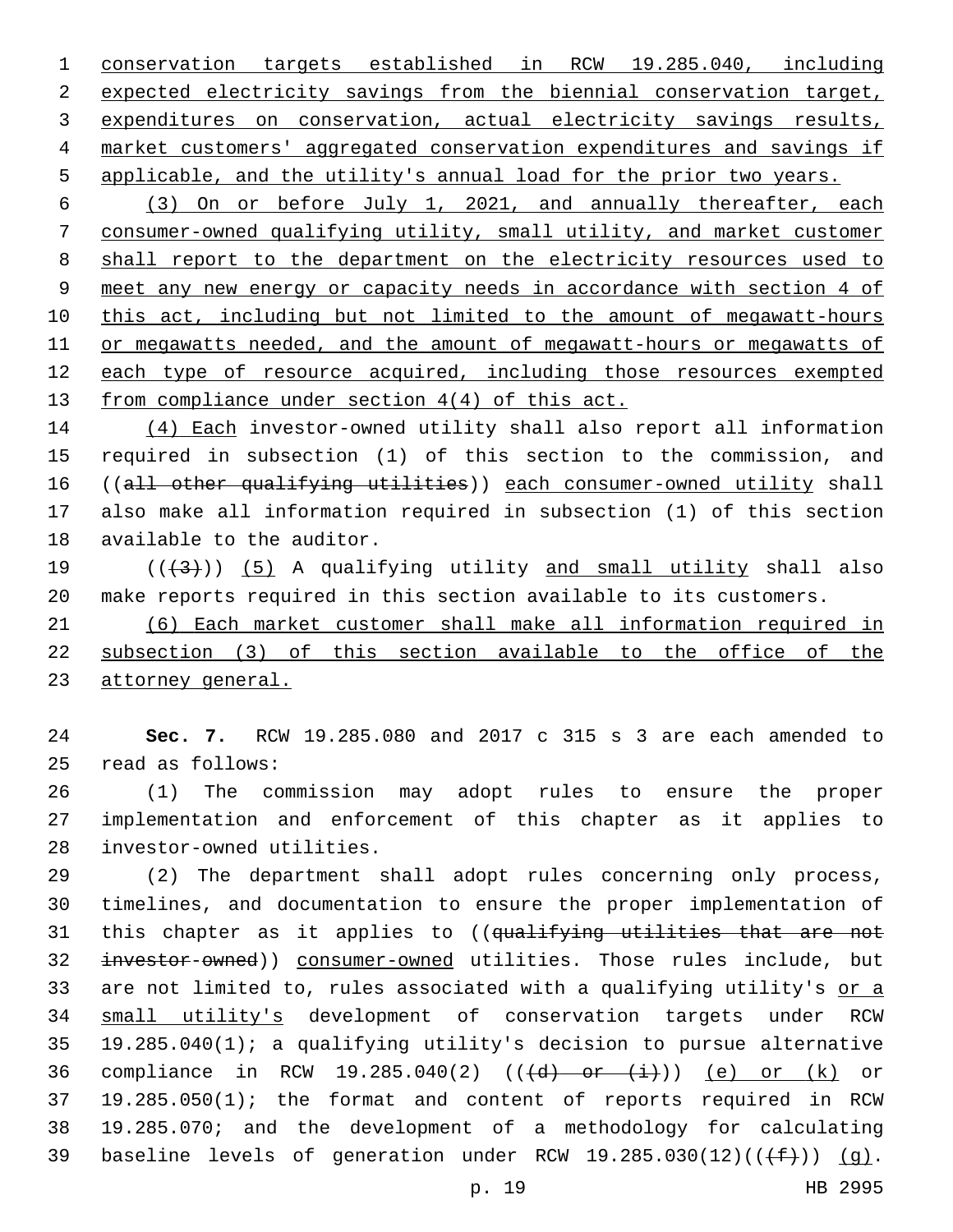Nothing in this subsection may be construed to restrict the rate- making authority of the commission, a small utility, or a qualifying utility as otherwise provided by law.3

 (3) The commission and department may coordinate in developing rules related to process, timelines, and documentation that are necessary for implementation of this chapter.6

 (4) Pursuant to the administrative procedure act, chapter 34.05 RCW, rules needed for the implementation of this chapter must be adopted by December 31, 2007. These rules may be revised as needed to carry out the intent and purposes of this chapter.

11 (5) The department must adopt rules to ensure proper implementation of this chapter as it applies to market customers. The 13 rules must include, but are not limited to, rules associated with a market customer's acquisition of resources in accordance with section 4 of this act and the format and content of reports required under 16 RCW 19.285.070.

 NEW SECTION. **Sec. 8.** A new section is added to chapter 82.08 18 RCW to read as follows:

 (1) Subject to the limitations in this section, a person who has paid the tax imposed by RCW 82.08.020 is eligible for an exemption from the full amount of state tax in the form of a remittance for charges made for labor and services rendered by any person in respect to the constructing, expanding, upgrading, or improving of an eligible renewable energy investment project, or to sales of tangible personal property that becomes an ingredient or component of an 26 eligible renewable energy investment project.

 (2) The exemption in this section is available in the form of a remittance. The total amount of remittance a person may receive under this section and section 9 of this act is limited to one million dollars per eligible renewable energy investment project.

 (3) A person may claim the exemption by submitting a remittance application, in a form and manner as required by the department, specifying the amount of exempted tax claimed and the qualifying purchases for which the exemption is claimed. A person may not apply for a remittance more frequently than once per quarter. The person must retain, in adequate detail to enable the department to determine whether the purchases meet the criteria under this section: Invoices; proof of tax paid; documents describing the location and size of new structures; and construction invoices and documents.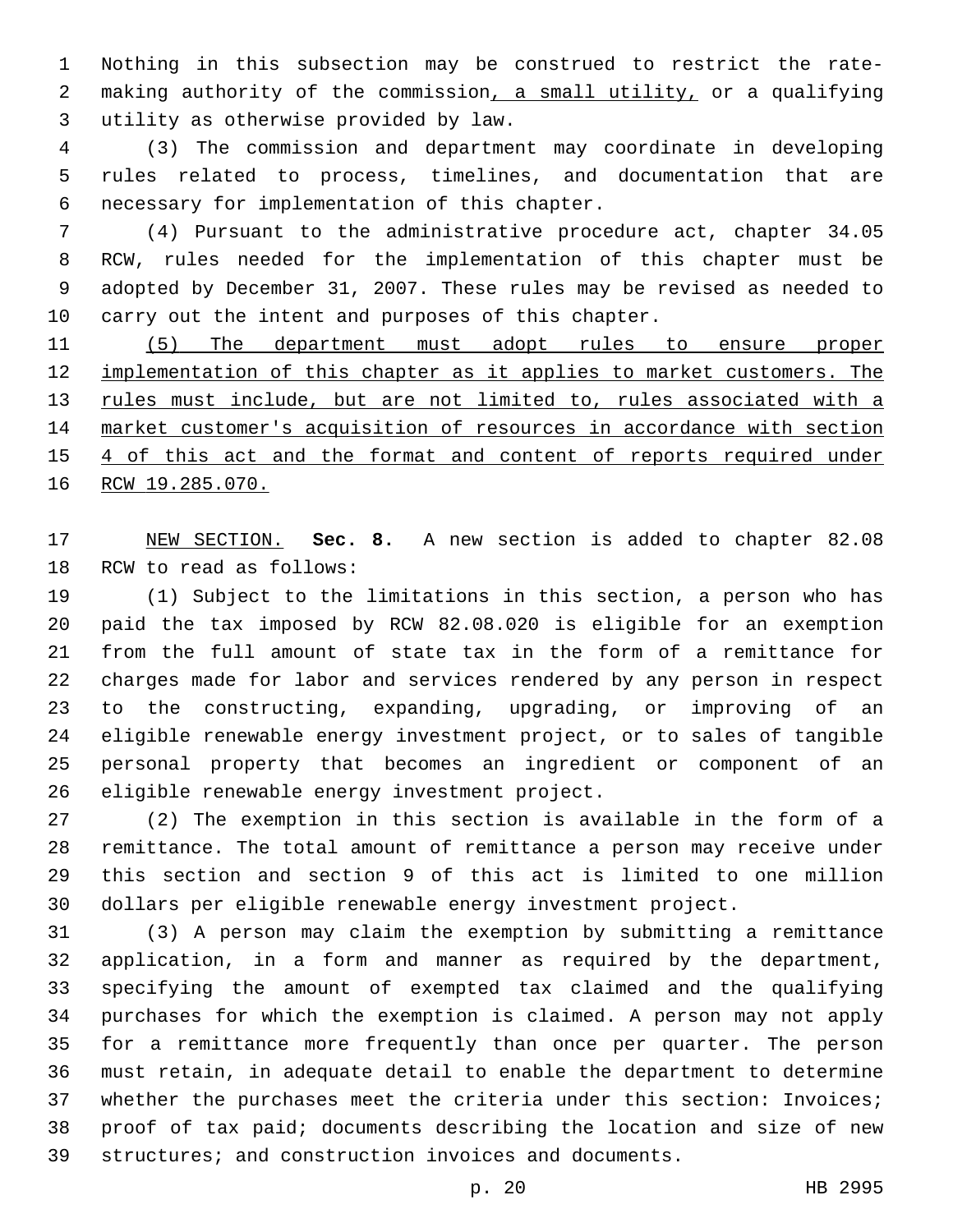(4) The department must determine eligibility under this section based on information provided by the person claiming the remittance and through audit and other administrative records. The department must on a quarterly basis remit exempted amounts to a person submitting remittance applications during the previous quarter.

 (5) The definitions in this subsection apply throughout this section unless the context clearly requires otherwise.

 (a) "Eligible renewable energy investment project" means an investment project that either initiates a new renewable energy generation facility or expands, upgrades, or improves a current renewable energy generation facility by increasing its energy efficiency or energy capacity, and includes new or upgraded transmission and distribution infrastructure necessary to connect the 14 project to the electrical grid.

 (b) "Renewable energy generation facility" means an electric generation facility powered by a renewable resource, as that term is 17 defined in RCW 19.285.030.

 (6) This section applies to state sales taxes billed to a person claiming the remittance on or after January 1, 2019.

 (7) The exemption under this section expires January 1, 2029. The department may not approve any remittance claimed after December 31, 2029.

 (8) The legislature intends for the tax preference in this section to expire; therefore, this section is not subject to the provisions of RCW 82.32.805 and 82.32.808.25

 NEW SECTION. **Sec. 9.** A new section is added to chapter 82.12 27 RCW to read as follows:

 (1) Subject to the limitations in this section, a person who has paid the tax imposed by RCW 82.12.020 is eligible for an exemption from the full amount of state tax in the form of a remittance for the use of tangible personal property that becomes an ingredient or component of an eligible renewable energy investment project.

 (2) The exemption in this section is available in the form of a remittance. The total amount of remittance a person may receive under this section and section 8 of this act is limited to one million dollars per eligible renewable energy investment project.

 (3) A person may claim the exemption by submitting a remittance application, in a form and manner as required by the department, specifying the amount of exempted tax claimed and the qualifying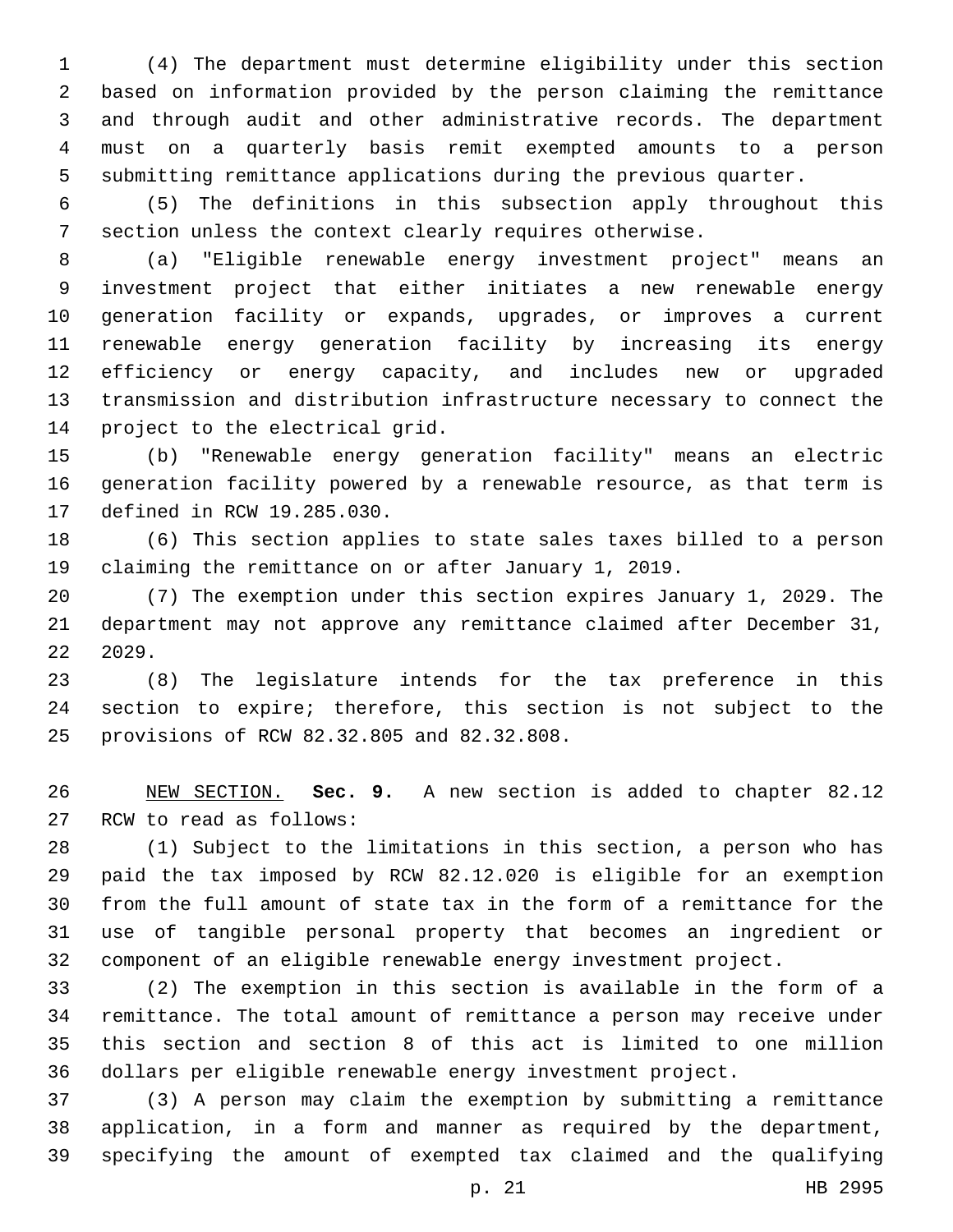purchases for which the exemption is claimed. A person may not apply for a remittance more frequently than once per quarter. The person must retain, in adequate detail to enable the department to determine whether the purchases meet the criteria under this section: Invoices; proof of tax paid; documents describing the location and size of new structures; and construction invoices and documents.

 (4) The department must determine eligibility under this section based on information provided by the person claiming the remittance and through audit and other administrative records. The department must on a quarterly basis remit exempted amounts to a person submitting remittance applications during the previous quarter.

 (5) The definitions in section 8 of this act apply to this 13 section.

 (6) This section applies to tangible personal property acquired 15 on or after January 1, 2019.

 (7) The exemption under this section expires January 1, 2029. The department may not approve any remittance claimed after December 31, 18 2029.

 (8) The legislature intends for the tax preference in this section to expire; therefore, this section is not subject to the 21 provisions of RCW 82.32.805 and 82.32.808.

 NEW SECTION. **Sec. 10.** A new section is added to chapter 82.16 23 RCW to read as follows:

 The definitions in this section apply throughout this section and sections 11, 12, and 13 of this act, unless the context clearly 26 requires otherwise.

 (1) "Commission" means the utilities and transportation 28 commission.

 (2) "Consumer-owned energy utility" means any consumer-owned gas distribution business or consumer-owned light and power business.

 (3) "Consumer-owned gas distribution business" means any gas distribution business not subject to regulation by the commission of the rates, tolls, rentals, contracts or charges, or service rendered, or the adequacy or sufficiency of the facilities, equipment, instrumentalities, or buildings, or the reasonableness of rules or regulations made, furnished, used, supplied, or in force affecting any gas plant owned and operated by such gas distribution business.

 (4) "Consumer-owned light and power business" means any light and power business not subject to regulation by the commission of the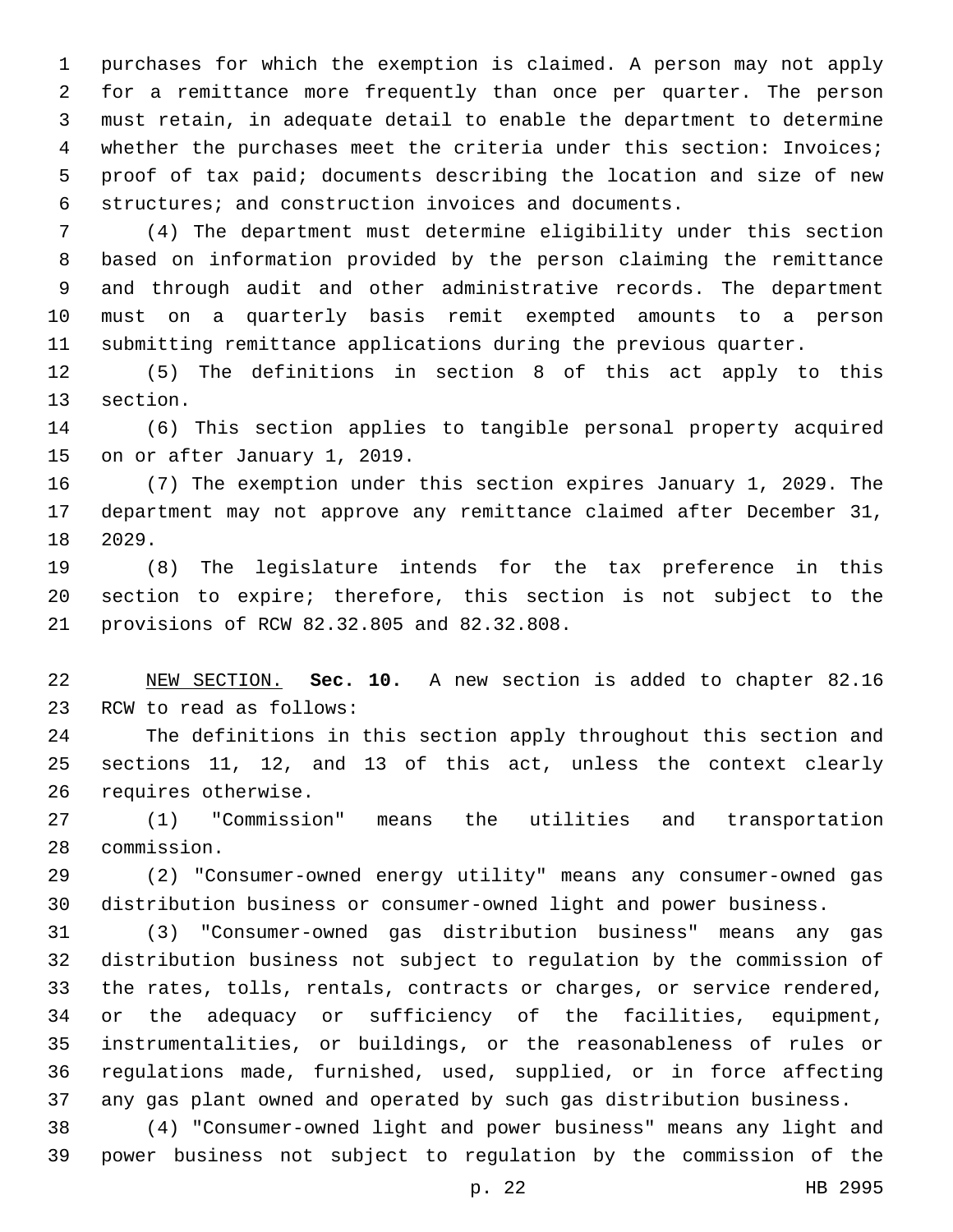rates, tolls, rentals, contracts or charges, or service rendered, or the adequacy or sufficiency of the facilities, equipment, instrumentalities, or buildings, or the reasonableness of rules or regulations made, furnished, used, supplied, or in force affecting any electric plant owned and operated by such light and power business.6

(5) "Department" means the department of commerce.

 (6) "Gas distribution business" has the same meaning as provided 9 in RCW 82.16.010.

 (7) "Investor-owned energy utility" means any investor-owned gas distribution business or investor-owned light and power business.

 (8) "Investor-owned gas distribution business" means any gas distribution business subject to regulation by the commission of the rates, tolls, rentals, contracts or charges, or service rendered, or the adequacy or sufficiency of the facilities, equipment, instrumentalities, or buildings, or the reasonableness of rules or regulations made, furnished, used, supplied, or in force affecting any gas plant owned and operated by such gas distribution business.

 (9) "Investor-owned light and power business" means any light and power business subject to regulation by the commission of the rates, tolls, rentals, contracts or charges, or service rendered, or the adequacy or sufficiency of the facilities, equipment, instrumentalities, or buildings, or the reasonableness of rules or regulations made, furnished, used, supplied, or in force affecting any electric plant owned and operated by such light and power 26 business.

 (10) "Light and power business" has the same meaning as provided 28 in RCW 82.16.010.

 (11) "Low-income" means an annual income, adjusted for household size, that is at or below the greater of: (a) Eighty percent of the area median income; or (b) two hundred percent of the federal poverty 32 level.

 NEW SECTION. **Sec. 11.** A new section is added to chapter 82.16 34 RCW to read as follows:

 (1)(a) Beginning July 1, 2019, an investor-owned energy utility or a consumer-owned energy utility is allowed a credit against taxes due under this chapter in an amount equal to the total amount of clean energy investment expenditures approved pursuant to this 39 section.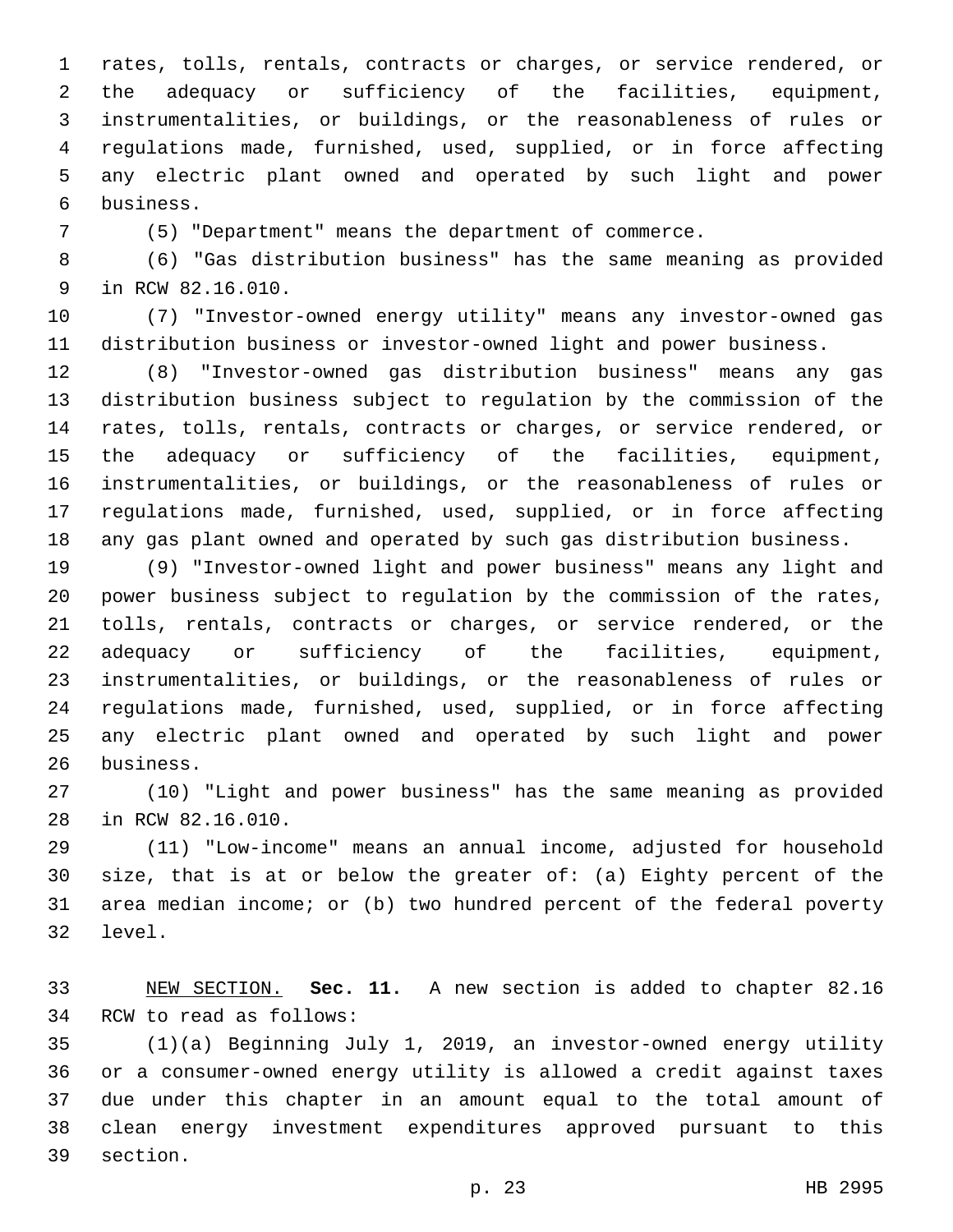(b) The total amount of credit statewide that may be taken in any fiscal biennium shall not exceed ten million dollars.

 (c) Credit earned under this section may equal or exceed the tax otherwise due under this chapter for the tax reporting period. Any unused credit may be accrued and carried over until it is used.

 (2)(a) To be eligible for the credit under this section, an investor-owned energy utility must, as of the date the credit is claimed, have received approval by the commission of a clean energy investment plan pursuant to section 12 of this act.

 (b) Each investor-owned energy utility claiming a credit under this section must establish and maintain a separate clean energy investment account into which it must deposit amounts equal to the credit taken under this section. Moneys in the clean energy investment account must be deposited in an interest-bearing account in a financial institution as defined by RCW 30A.22.040 that is separate from other accounts and that credits all interest earned on the funds to that account. Moneys in the clean energy investment account may only be expended for the purposes identified in this 19 chapter.

 (c) An investor-owned energy utility may not earn a rate of return from the portion of investments paid for with moneys from the 22 clean energy investment account.

 (d) Moneys in the separate clean energy investment account are considered gross operating revenue for the purposes of RCW 80.24.010, and may not be considered gross income for the purposes of this 26 chapter and chapter 82.04 RCW.

 (3)(a) To be eligible for the credit under this section, a consumer-owned energy utility must, as of the date the credit is claimed, have a plan, developed pursuant to section 13 of this act and approved by the governing body of the consumer-owned utility, to reinvest an equivalent amount of revenues collected from customers during that year, the preceding year, or any of the three subsequent 33 years.

 (b) Each consumer-owned energy utility claiming a credit under this section must establish and maintain a separate clean energy investment account into which it must deposit amounts equal to the credit taken under this section. Moneys in this account must be kept separate from other accounts, and may only be expended for the purposes identified in this chapter. Interest accrued on this account must be expended only for purposes identified in this chapter.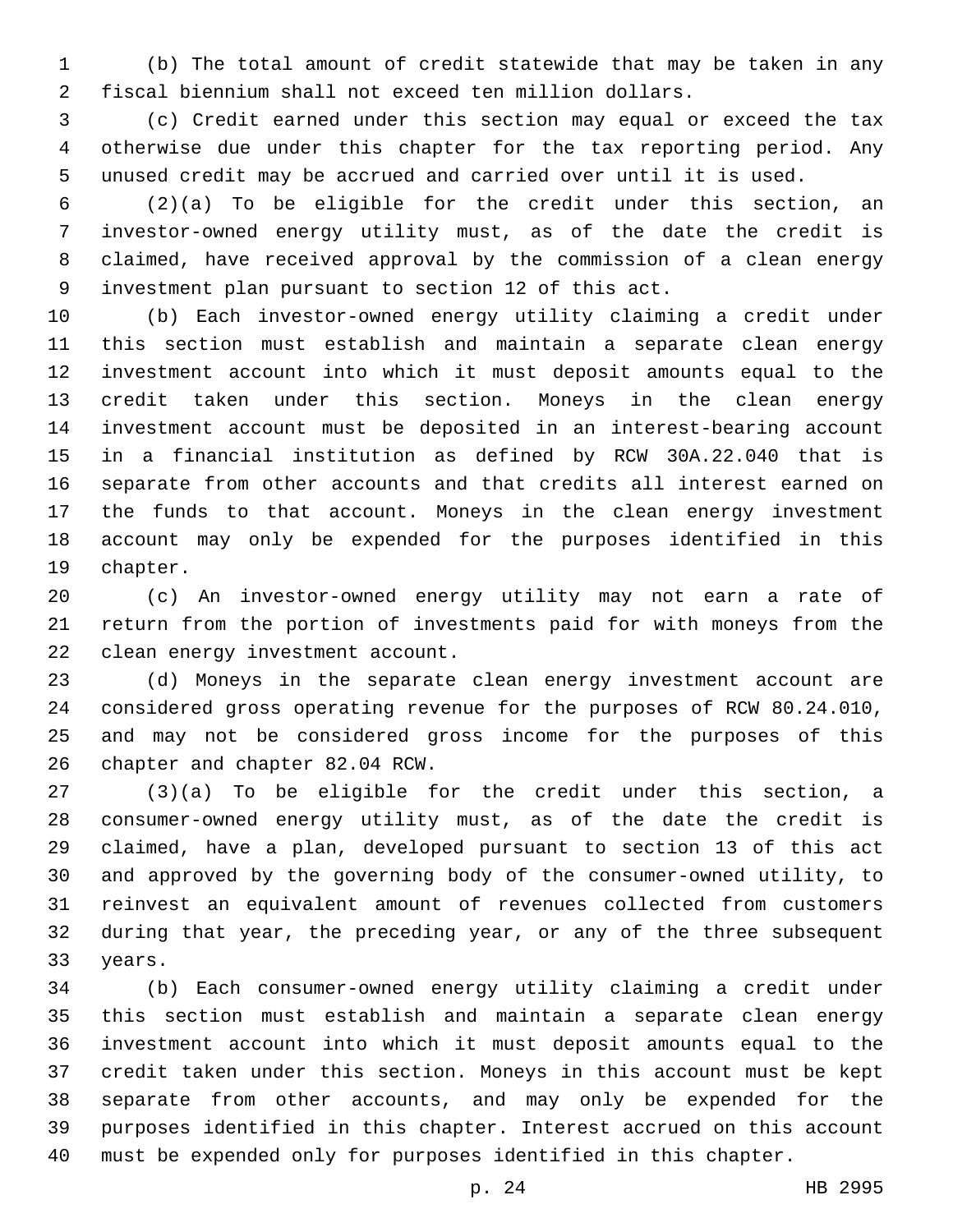(c) Moneys retained in the separate clean energy investment account are not considered gross income for the purposes of this 3 chapter.

 (4) Credits may not be earned under this section after December 31, 2029. Credits must be claimed under this section by December 31, 6 2030.

 (5) The legislature intends for the tax preference in this section to expire; therefore, this section is not subject to the 9 provisions of RCW 82.32.805 and 82.32.808.

 NEW SECTION. **Sec. 12.** A new section is added to chapter 82.16 11 RCW to read as follows:

 (1) To be eligible for the tax credit under section 11 of this act, an investor-owned energy utility must develop and maintain an approved clean energy investment plan, which identifies approved funding for clean energy investments over a ten-year period, pursuant to subsections (4) and (6) of this section, as part of the investor- owned energy utility's integrated resource plan required under 18 chapter 19.280 RCW or WAC 480-90-238.

 (2) When developing and updating its clean energy investment plan, an investor-owned energy utility must solicit public input through public processes under the oversight of the commission.

 (3) Beginning July 1, 2019, an investor-owned energy utility seeking a credit under section 11 of this act must submit:

 (a) A clean energy investment plan as part of its integrated 25 resource plan;

 (b) A summary of the public input received during development of 27 the plan; and

 (c) A schedule for independent evaluation of activities financed through the clean energy investment plan, including verification of carbon emissions reductions. The reasonable costs of such independent evaluations may be included in a utility's clean energy investment plan and paid for from a utility's clean energy investment account.

(4) Each clean energy investment plan must include the following:

 (a) A demonstration that the portfolio of funded activities will achieve significant reductions in carbon dioxide emissions at a reasonable cost over the shortest reasonable time frame;

 (b) An estimate of the cost per ton of emissions reductions for the portfolio of projects in the clean energy investment plan;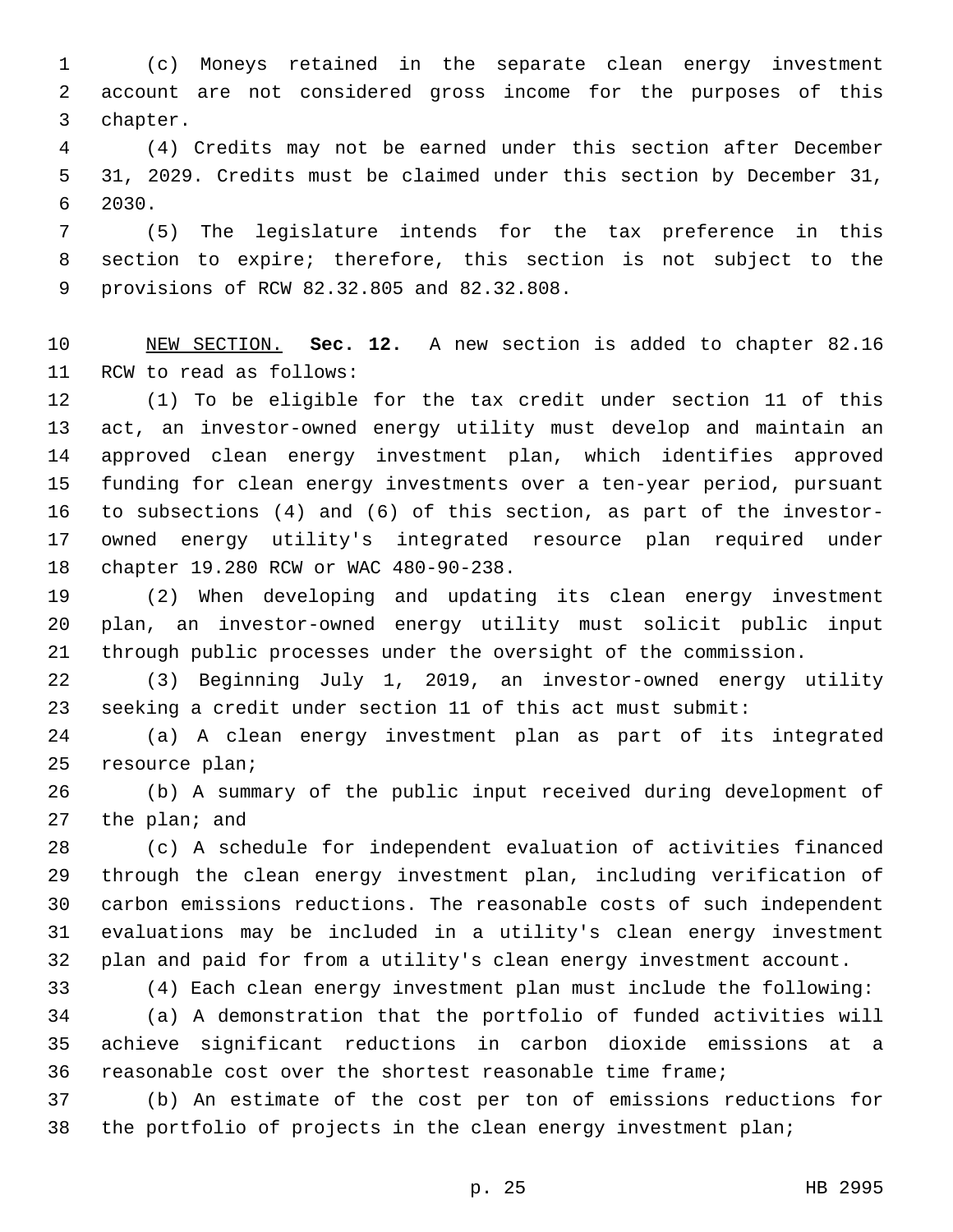(c) A demonstration that expenditures in the clean energy investment plan will be additional to expenditures necessary to meet other emissions reduction, energy conservation, low-income programs, 4 or renewable energy requirements; and

 (d) Sufficient funding, as determined by the commission, to mitigate increases in electric costs to qualifying low-income customers as a result of the annual renewable energy targets established under RCW 19.285.040 for investor-owned qualifying utilities, if applicable. Such moneys must be additional to other 10 funding for low-income energy assistance.

(5) Each clean energy investment plan may include the following:

 (a) A customer education and outreach program to promote widespread participation by consumers and businesses; and

 (b) Up to ten percent of the expenditures in the clean energy investment account established pursuant to section 11 of this act may be dedicated for research and development by the investor-owned energy utility that will promote energy conservation or the 18 deployment of zero-emission energy resources.

 (6)(a) A clean energy investment plan must include programs for investments or expenditures that are incremental to investments or expenditures required by existing regulations on the effective date 22 of this section; and

 (i) Reduce greenhouse gas emissions of the investor-owned energy 24 utility; or

 (ii) Advance market transformation, educate consumers, invest in forest health, develop new low carbon fuels such as renewable natural gas, increase participation in programs that incentivize consumers to choose low carbon alternatives, or increase carbon sequestration.

 (b) Eligible investments may include contributions in aid of 30 construction or expenditures for the following:

 (i) Additional conservation in excess of the targets established under RCW 19.285.040, other state obligations, or other obligations established by the commission in effect on the effective date of this 34 section;

(ii) Market transformation for energy efficiency products;

 (iii) Eligible renewable resources as defined in RCW 19.285.030, in excess of the targets established under RCW 19.285.040 in effect 38 on the effective date of this section;

39 (iv) Low-income weatherization;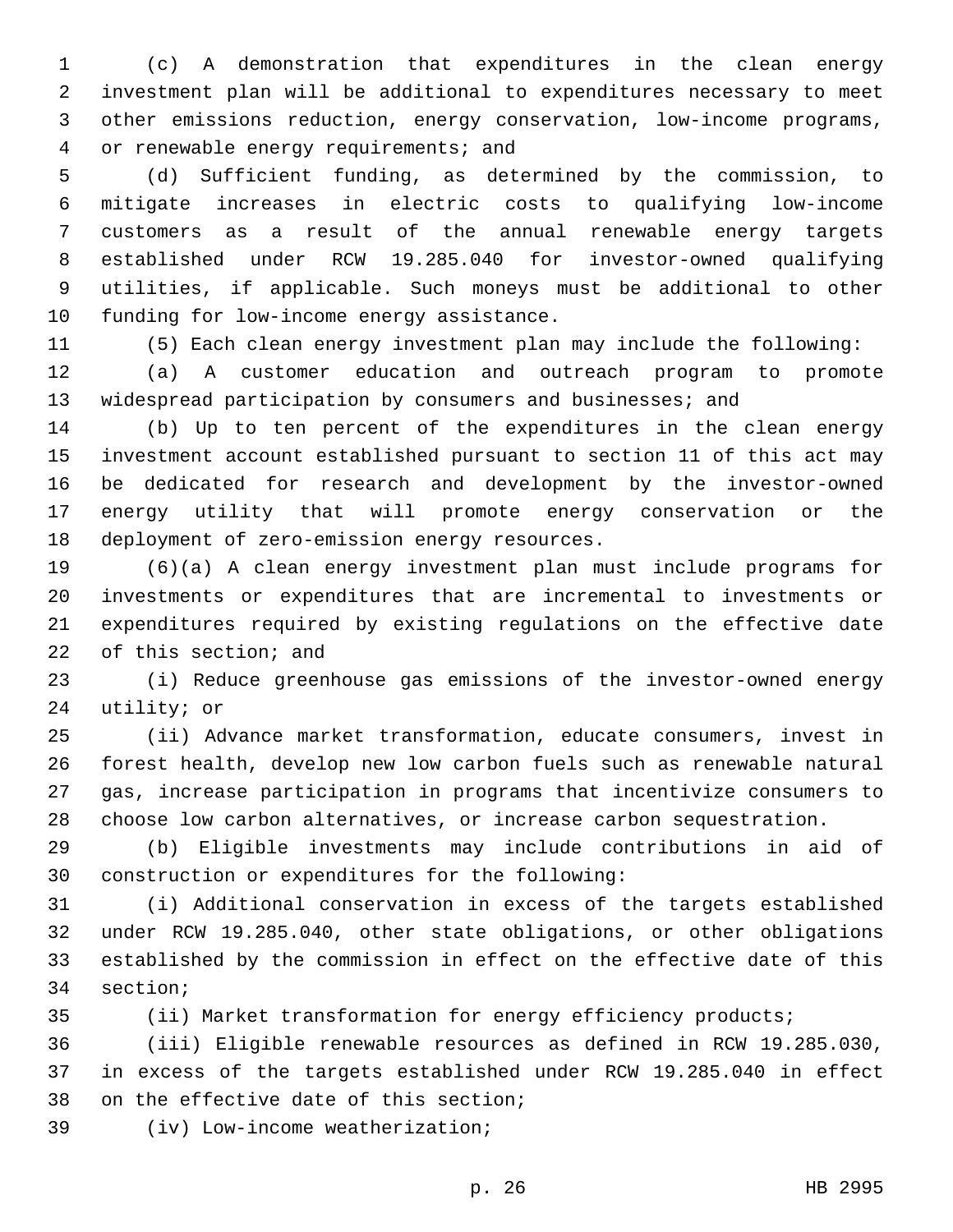(v) Measures to support electrification of the transportation 2 sector;

 (vi) Investment in clean distributed energy resources and grid modernization to facilitate distributed energy resources and improved 5 grid resiliency;

 (vii) Research and development that will promote energy conservation, or the deployment of zero-emission energy resources;

 (viii) Investments in renewable natural gas production, including equipment to collect or condition biogas, or equipment used solely for the purpose of delivering biogas for consumption;

 (ix) Incentives for small businesses to support energy efficiency 12 and the replacement of equipment; and

 (x) Contributions to self-directed investments in the following measures to serve the sites of large industrial gas and electrical customers: Conservation; new renewable energy resources; behind-the- meter technology that facilitates demand response cooperation to reduce peak loads; infrastructure to support electrification of transportation needs and heating loads; or renewable natural gas production, including gas conditioning equipment for biogas.

 (7) Funds from a clean energy investment account may be expended by an investor-owned energy utility to replace all or part of the debt financing portion of capital projects identified in the utility's approved clean energy investment plan, if the commission determines that such treatment would reduce the overall cost of the project to customers, and is otherwise consistent with the purposes 26 of this section.

 (8) Investments in new infrastructure or facilities to process or liquefy fossil fuels are not eligible for inclusion in a clean energy 29 investment plan.

 (9) Upon approval of a clean energy investment plan, an investor- owned energy utility must expend moneys from its clean energy investment account in accordance with the clean energy investment 33 plan approved by the commission.

 (10) In order to maintain eligibility for the tax credit under section 9 of this act and to retain authority to expend money from a clean energy investment account, an investor-owned energy utility must submit and receive approval of an updated clean energy investment plan every two years, and submit annual reports to the commission, including:39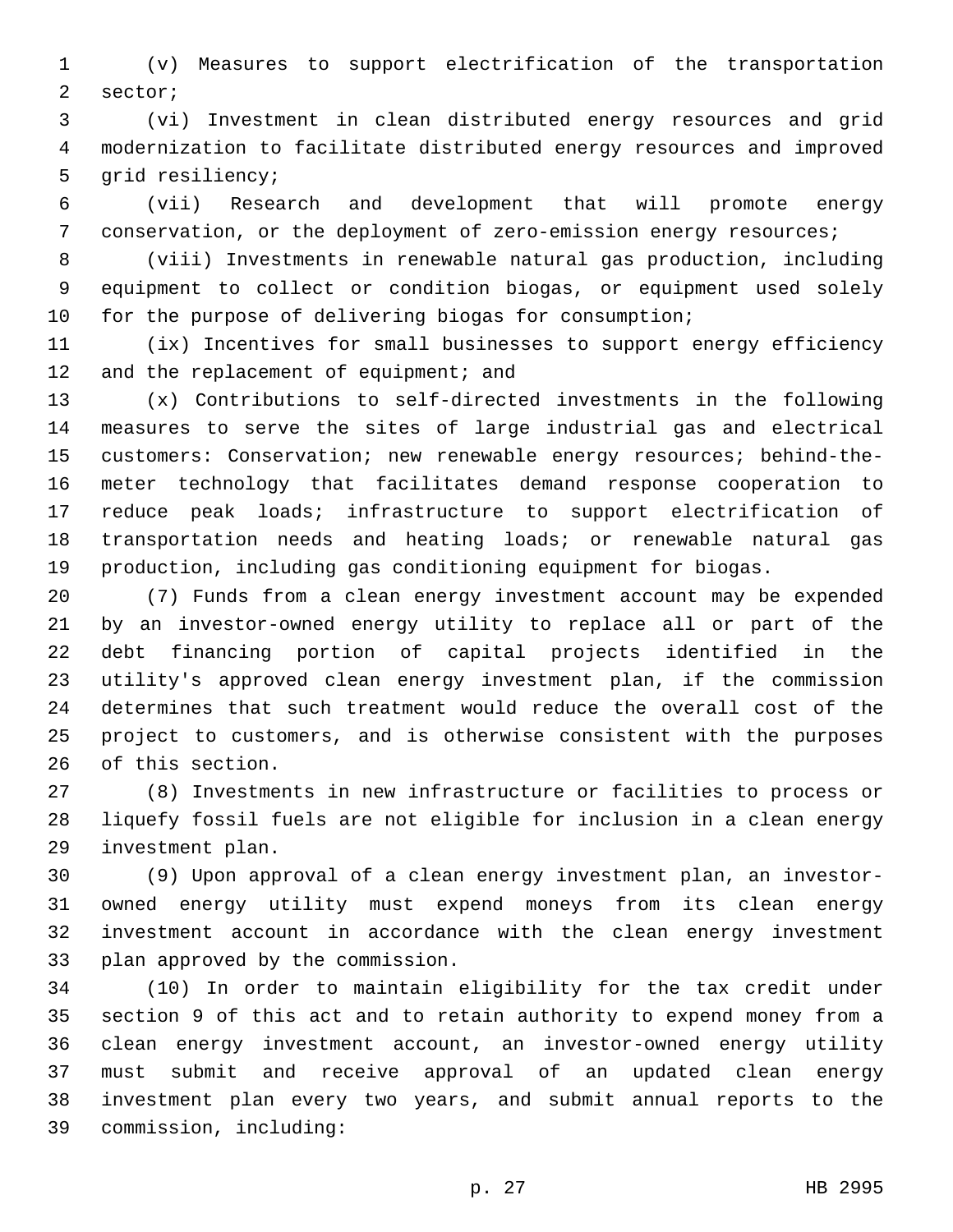(a) The status of projects approved in the previous clean energy 2 investment plan;

 (b) Demonstration that the plan has met performance standards established by the commission by rule or order;4

 (c) An accounting of verified emissions reductions, and the cost per ton of emissions reductions compared to estimates of the cost per ton in emissions reductions contained in the clean energy investment 8 plan; and

 (d) An updated estimate of future emissions reductions and the 10 estimated cost per ton.

 (11) If the commission determines that the plan or any project in the plan did not meet performance standards, the commission may require the utility to remit remaining tax moneys dedicated for the nonperforming plan or project to the department of revenue.

 (12) The commission must annually provide the department of revenue a report summarizing which investor-owned energy utilities are entitled to the credit, over what timeline, any required adjustments to credit previously issued, and any further information required to assist the department of revenue in administering the 20 credit allowed under section 11 of this act.

 (13) By July 1, 2019, the commission must adopt rules concerning the process, timelines, reporting, and documentation required to ensure proper implementation of this section. Such rules must also establish requirements for review, approval, performance standards, and independent monitoring and evaluation of clean energy investment 26 plans of investor-owned energy utilities.

 NEW SECTION. **Sec. 13.** A new section is added to chapter 82.16 28 RCW to read as follows:

 (1) To be eligible for the tax credit under section 11 of this act, a consumer-owned energy utility must develop and maintain a clean energy investment plan that is approved by its governing body as part of its integrated resource plan or other resource plan 33 required under chapter 19.280 RCW, if applicable.

 (2) When developing and updating its clean energy investment plan, a consumer-owned energy utility must solicit public input through public processes under the oversight of its governing body.

(3) Each clean energy investment plan must include:

 (a) A summary of the public input received during development of 39 the plan; and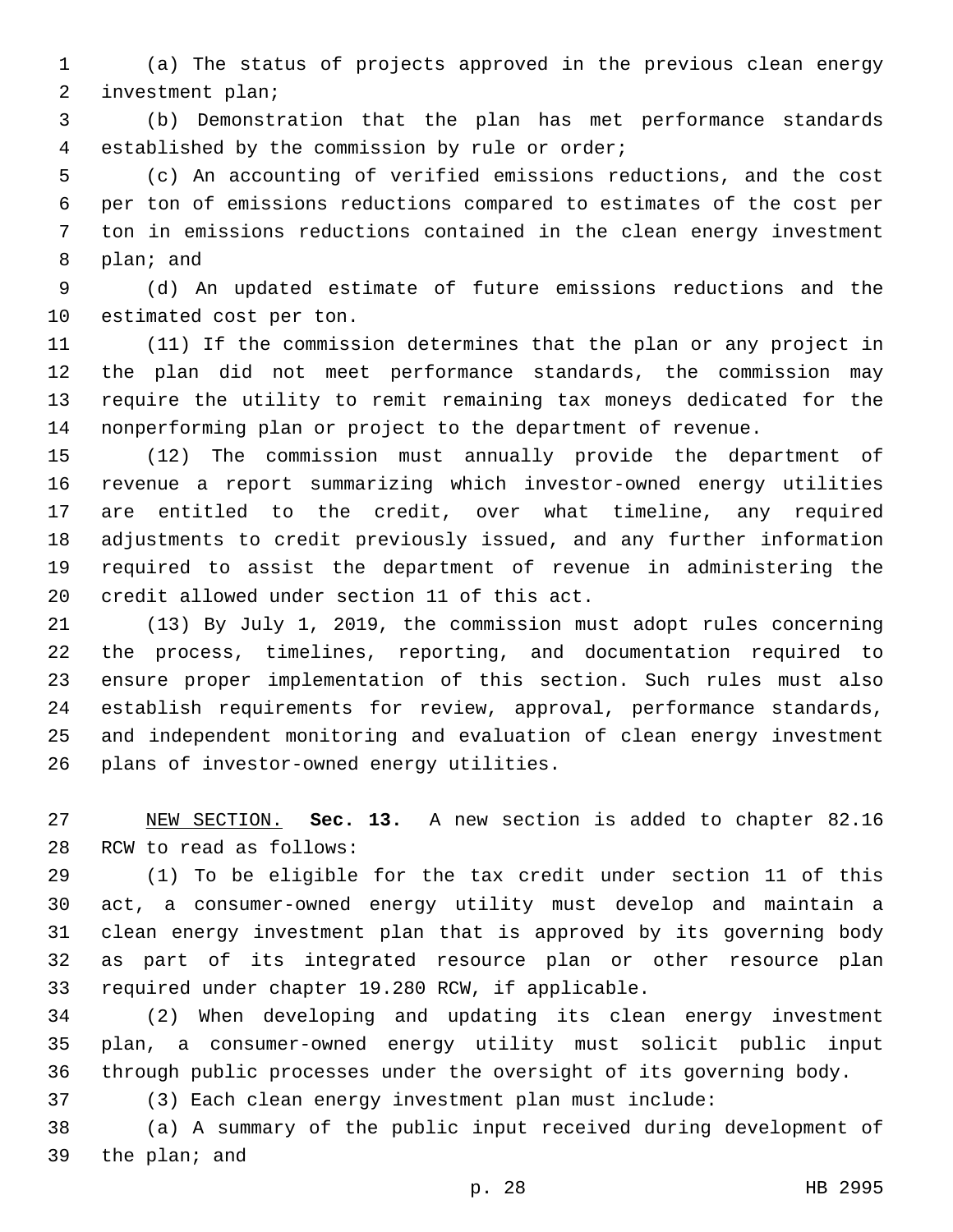(b) A schedule for independent evaluation of activities financed through the clean energy investment plan, including verification of carbon emissions reductions. The reasonable costs of such independent evaluations may be included in a utility's clean energy investment plan and paid for from a utility's clean energy investment account.

(4) A clean energy investment plan must include:

(a) Programs for investments or expenditures that:

 (i) Are incremental to investments or expenditures required by existing regulations on the effective date of this section; and

(ii)(A) Reduce carbon dioxide emissions of the utility; or

 (B) Advance market transformation, educate consumers, invest in forest health, develop new low carbon fuels such as renewable natural gas, increase participation in programs that incentivize consumers to choose low carbon alternatives, or increase carbon sequestration;

 (b) A demonstration that the portfolio of funded activities can reasonably be expected to achieve reductions in greenhouse gas 17 emissions;

 (c) An estimate of the metric tons of emissions reductions and the cost per metric ton of emissions reductions for the portfolio of 20 projects in the clean energy investment plan;

 (d) A demonstration that expenditures in the clean energy investment plan will be additional to expenditures necessary to meet other emissions reduction, energy conservation, or renewable energy 24 requirements;

(e) A customer education and outreach program; and

 (f) Sufficient funding, as determined by the department, to mitigate increases in electric costs to qualifying low-income customers as a result of the annual renewable energy targets established under RCW 19.285.040 and the resource acquisition requirements established under section 4 of this act for consumer- owned qualifying utilities and small utilities, if applicable. Such moneys must be additional to other funding for low-income energy 33 assistance.

 (5) A clean energy investment plan may only include the following 35 types of investments or expenditures:

 (a) Additional conservation in excess of the targets established 37 under RCW 19.285.040, or other state obligations;

(b) Market transformation of energy efficiency products;

 (c) Eligible renewable resources as defined in RCW 19.285.030, in excess of the targets established under RCW 19.285.040;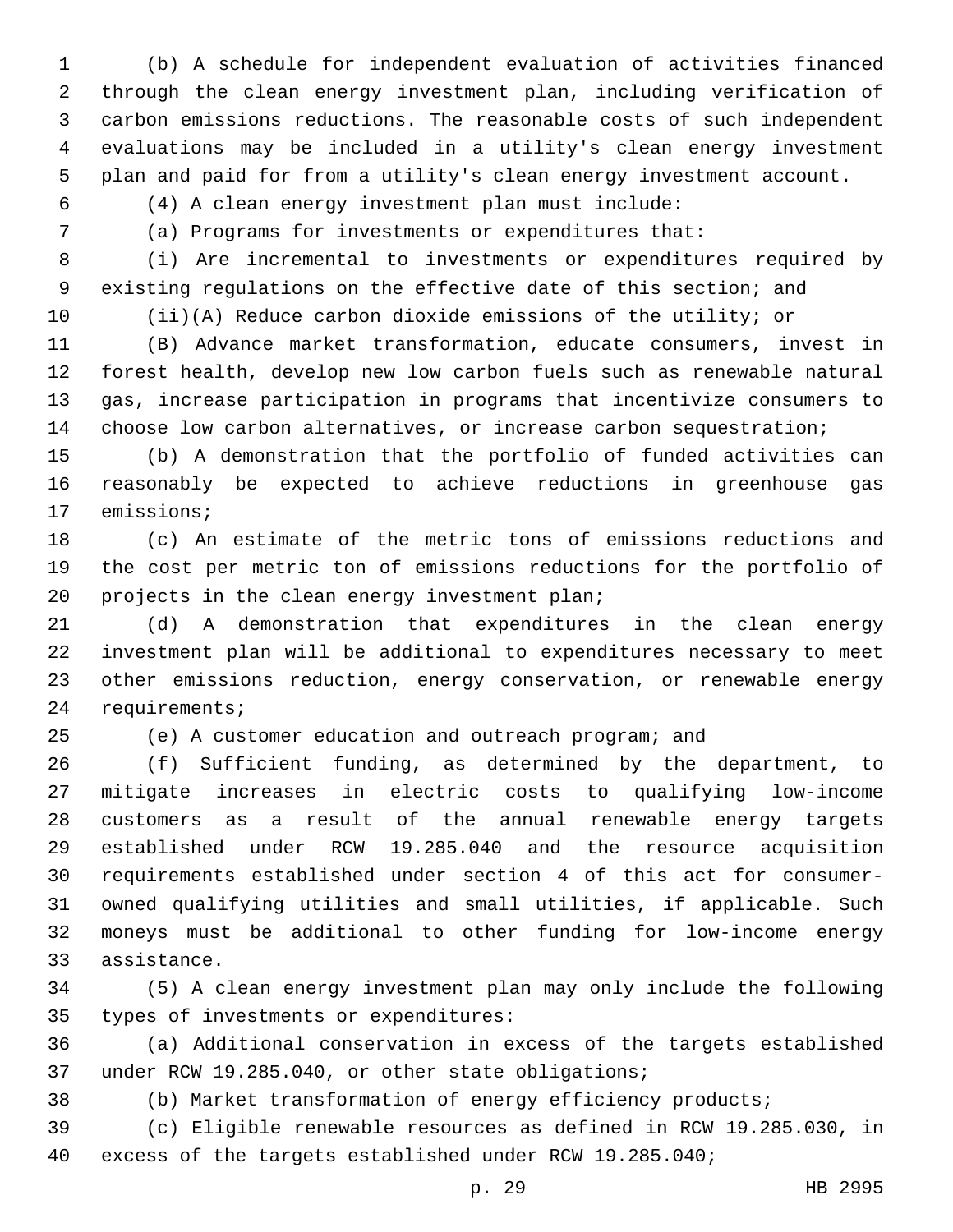(d) Low-income weatherization;1

 (e) Measures to support electrification of the transportation 3 sector;

 (f) Investments in forest health and increased carbon 5 sequestration;

 (g) Investments in clean distributed energy resources and grid modernization to facilitate distributed energy resources and improved 8 qrid resiliency;

 (h) Research and development that will promote energy 10 conservation or the deployment of zero-emission energy resources;

 (i) Investments in renewable natural gas production, including 12 gas conditioning equipment for biogas;

 (j) Investments in the following measures to serve the sites of large industrial gas and electrical customers: Conservation; new renewable energy resources; behind-the-meter technology that 16 facilitates demand response cooperation to reduce peak loads; infrastructure to support electrification of transportation needs and heating loads; or renewable natural gas production, including gas 19 conditioning equipment for biogas;

 (k) Investments in zero-carbon emission resources, including installing generation capacity at levies, irrigation canals, and existing unpowered dams that comply with all federal and state 23 permitting requirements;

(l) Investments that lower net emissions through fuel switching;

 (m) Incentives for small businesses to support energy efficiency 26 and the replacement of equipment;

 (n) Other measures as determined by the governing body to meet 28 the requirements of this section; and

 (o) The reasonable costs of administration of the clean energy investment program.30

 (6) In order to maintain eligibility for the tax credit under section 9 of this act and to continue to retain authority to expend money from the utility's clean energy investment account, a consumer- owned energy utility must submit and receive approval from its governing body of an updated clean energy investment plan every two 36 years.

 (7)(a) A consumer-owned energy utility may enter into an agreement with a joint operating agency organized under chapter 43.52 RCW on or before January 1, 2017, to aggregate claims for the credit allowed under section 11 of this act and to develop and implement a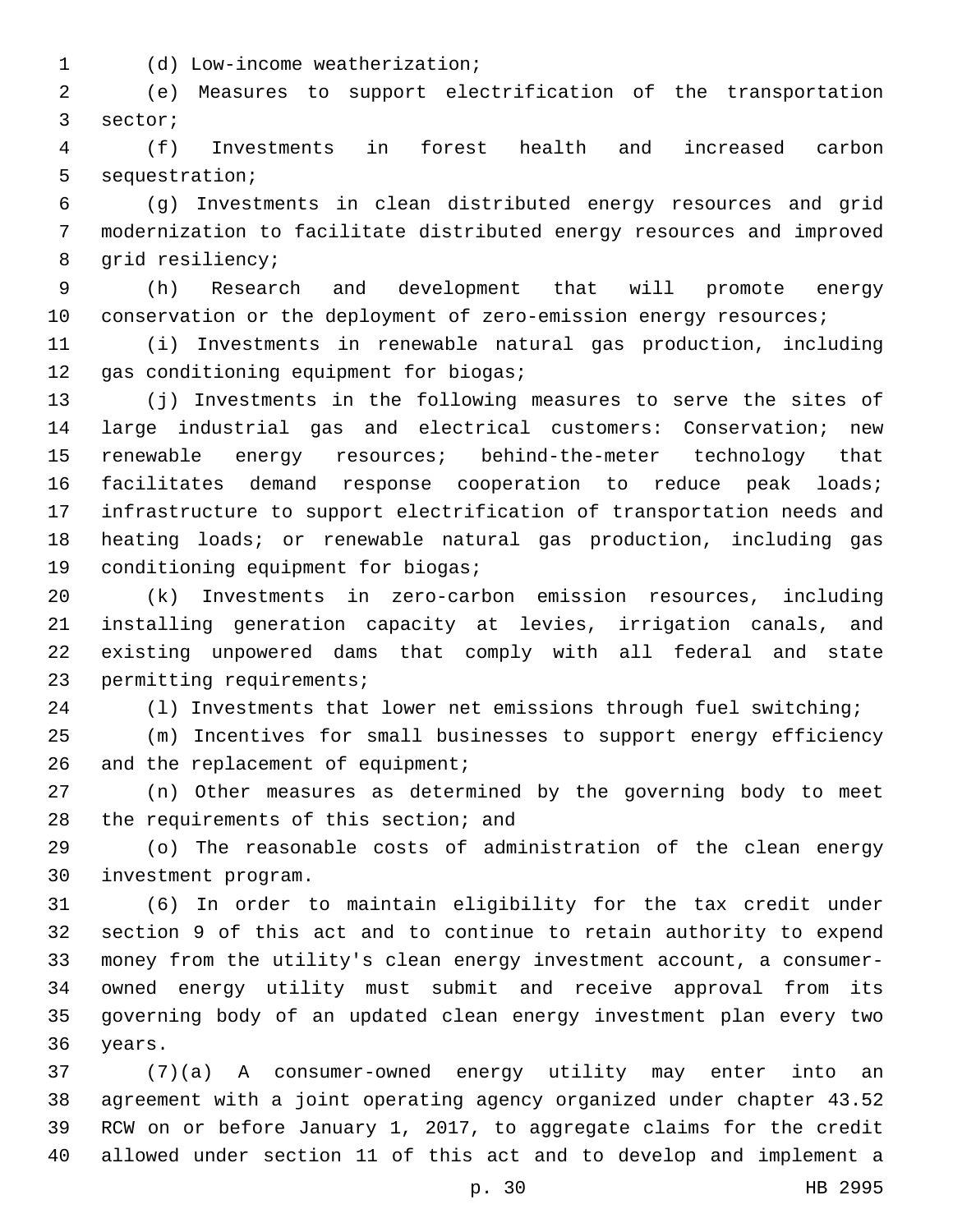joint clean energy investment plan. Implementation of a joint clean energy investment plan may not begin until the governing bodies of all member utilities have approved the plan through a public process.

 (b) A consumer-owned energy utility that is not a member of a joint operating agency may enter into an agreement with a nonprofit organization to aggregate claims for the credit allowed under section 11 of this act and to develop and implement a joint clean energy investment plan. Implementation of a joint clean energy investment plan may not begin until the governing bodies of all participating utilities have approved the plan through a public process.

 (c) Each utility that enters into an agreement authorized under (a) or (b) of this subsection must empower the joint operating agency or nonprofit organization to, on their behalf, claim the credit allowed under section 11 of this act. The joint operating agency or nonprofit organization must establish and maintain a separate clean energy investment account and deposit into that account amounts equal to the credits taken under this subsection. Moneys in this account must be kept separate from other accounts, and may only be expended 19 for the purposes identified in this chapter.

 (8) A consumer-owned energy utility must submit annual reports to 21 the department including, but not limited to:

 (a) The status of projects approved in the previous clean energy 23 investment plan; and

(b) Using performance metrics established by the department:

 (i) An accounting of greenhouse gas emissions reductions achieved and the cost per metric ton of emissions reductions compared to estimates of the cost per metric ton in emissions reductions 28 contained in the clean energy investment plan; and

 (ii) An updated estimate of future greenhouse gas emissions 30 reductions and the estimated cost per metric ton.

 (9) The state auditor is responsible for auditing compliance with the approved plan for consumer-owned energy utilities that are subject to the jurisdiction of the state auditor and the attorney general is responsible for enforcing that compliance. An independent auditor selected by a consumer-owned energy utility that is not subject to the jurisdiction of the state auditor is responsible for auditing compliance with the approved plan and the attorney general 38 is responsible for enforcing that compliance.

 (10) If the department determines that the plan or any project in the plan did not meet performance metrics, the department must notify